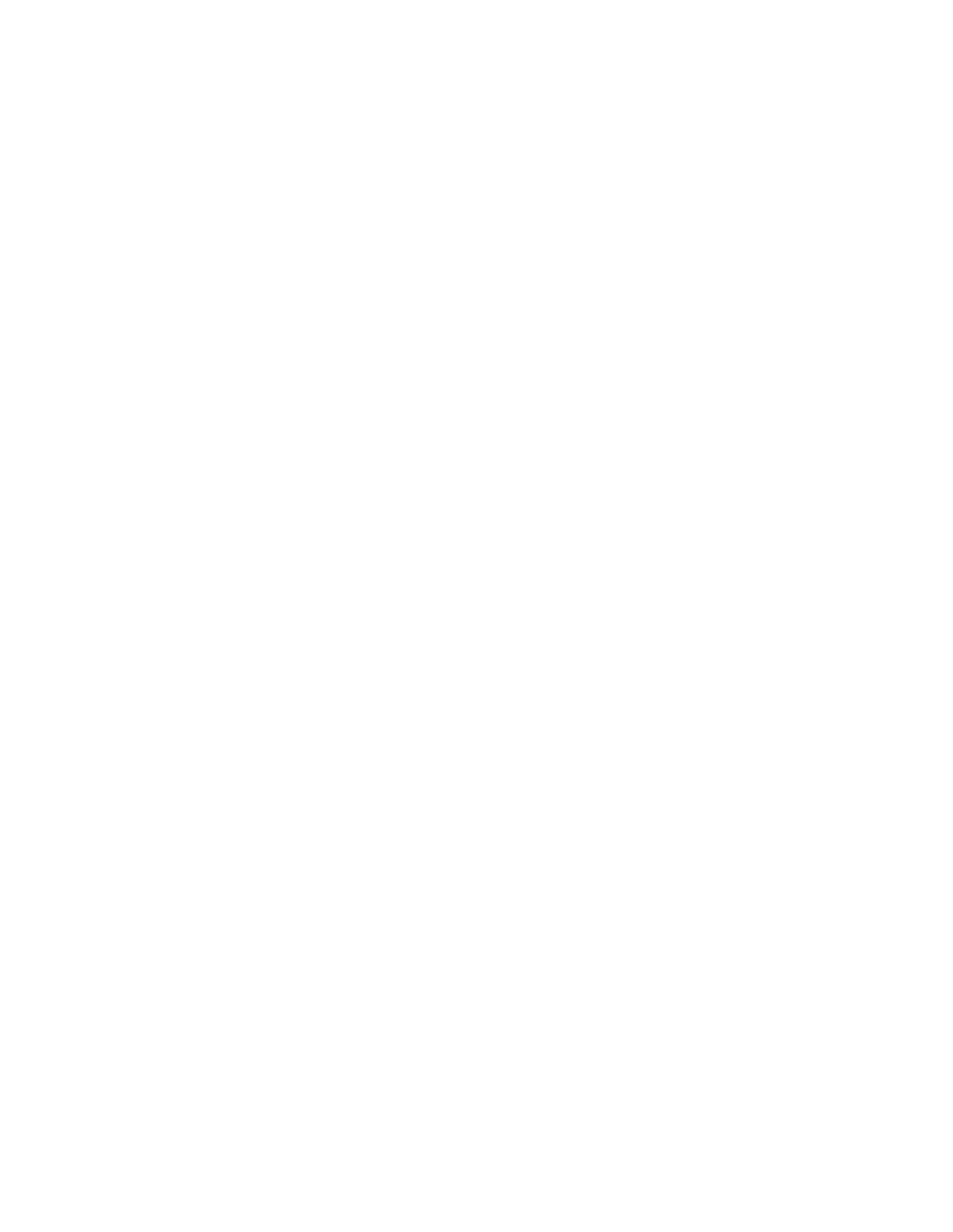## **TABLE OF CONTENTS**

| History of the Peace Corps/Mali Small Enterprise Development (SED) Project12                |  |
|---------------------------------------------------------------------------------------------|--|
|                                                                                             |  |
|                                                                                             |  |
|                                                                                             |  |
|                                                                                             |  |
|                                                                                             |  |
|                                                                                             |  |
| Did the Peace Corps Project Help Businesses and Communities Meet Skills and Capacity        |  |
|                                                                                             |  |
|                                                                                             |  |
|                                                                                             |  |
|                                                                                             |  |
|                                                                                             |  |
|                                                                                             |  |
|                                                                                             |  |
| How did Malians Get Information About Americans Prior to Interacting with the Volunteer? 30 |  |
| What Were Respondent's Opinions About Americans Prior to Interacting with a Volunteer? 31   |  |
| To What Extent Did Respondents Have Experience with the Peace Corps and Volunteers?32       |  |
| Changes in HCNs' Understanding of Americans After Interacting with a Volunteer 36           |  |
|                                                                                             |  |
|                                                                                             |  |
|                                                                                             |  |
|                                                                                             |  |
|                                                                                             |  |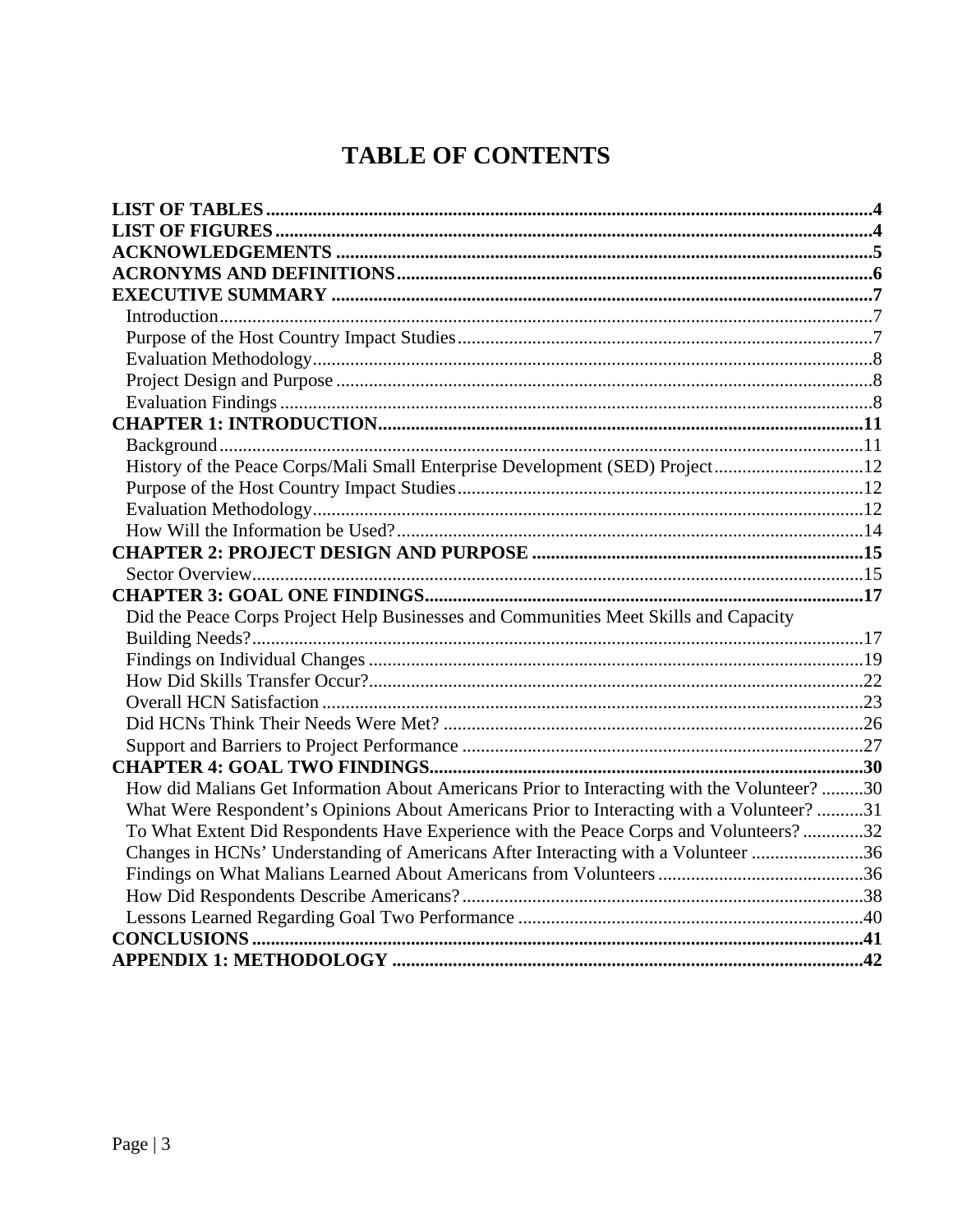## **LIST OF TABLES**

<span id="page-3-0"></span>

## **LIST OF FIGURES**

| Figure 2: Percentage of Counterparts ( $n=43$ ) and Beneficiaries ( $n=41$ ) Who Indicated that the |    |
|-----------------------------------------------------------------------------------------------------|----|
|                                                                                                     | 18 |
| Figure 3: Ways Organizations/Communities Changed Since the Start of the Peace Corps Project:        |    |
|                                                                                                     |    |
| Figure 4: Number of Years Respondents Have Worked in the Field: Mali (n=43) 20                      |    |
| Figure 5: Ways Individuals Changed Since the Start of the Peace Corps' Project: Mali (n=91)         |    |
|                                                                                                     |    |
|                                                                                                     |    |
| Figure 7: Extent to Which Projects were Sustained After Volunteer Departure: Mali (n=84) 23         |    |
| Figure 8: Satisfaction with Organizational/Community Change as a Result of the Peace Corps          |    |
|                                                                                                     | 24 |
|                                                                                                     |    |
|                                                                                                     |    |
|                                                                                                     |    |
| Figure 12: Factors that Impeded Maintenance of Project Changes: Mali (n=84)                         |    |
| Figure 13: Sources of Information About Americans Prior to Interacting with a Volunteer: Mali       |    |
|                                                                                                     |    |
| Figure 14: Activities that Host Family Members and Volunteers Shared: Mali  33                      |    |
| Figure 15: Host Family Rating of the Relationship Formed with the Volunteer: Mali 34                |    |
| Figure 16: Frequency of Volunteer Interaction with Counterparts and Beneficiaries: Mali  35         |    |
| Figure 17: What Host Country Nationals Learned about Americans from Volunteers: Mali                |    |
|                                                                                                     |    |
| Figure 18: Positive Terms Spontaneously Used to Describe Americans: Mali (n=106) 39                 |    |
| Figure 19: Negative Terms Spontaneously Used to Describe Americans: Mali (n=106)  39                |    |
|                                                                                                     |    |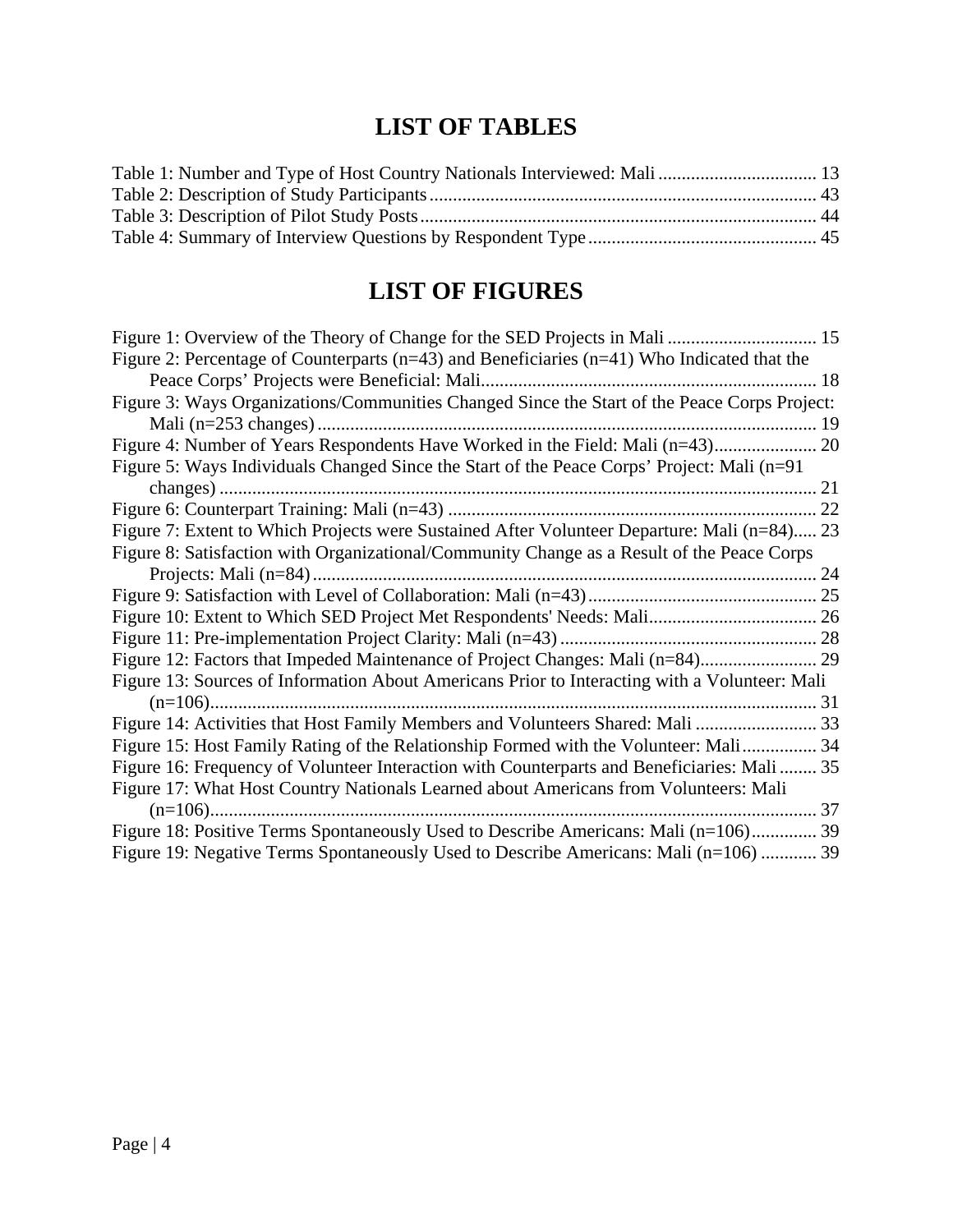## **ACKNOWLEDGEMENTS[1](#page-4-1)**

<span id="page-4-0"></span>Several people at Peace Corps/headquarters were instrumental in launching the pilot studies in the impact evaluation series. Three regional program and training advisers, Barbara Brown, Michael McCabe, and Margaret McLaughlin, shepherded the studies from initial concept to implementation in their regions. The country desk officers and sector specialists, Jason Burns, Dawn Hodge, Frances Kambour, Nicole Lewis, Frank Smith, and Peggy Seufert, provided the crucial link between OSIRP researchers and the posts. Thank you.

The interest and support from Peace Corps staff in the countries where the research was conducted were critical in this endeavor. Our sincere appreciation is extended to country directors Lee Lacy, Armenia; Romeo Massey, Dominican Republic; and Michael Simsik, Mali; and their staff: Jason Compy, Diana Sargsyan, and Gayane Zargaryan in Armenia; Martina Barinas, Miguel Leon, and Tamara Simo in the Dominican Republic; and Seydou Coulibaly in Mali. The OSIRP team is especially appreciative of the contributions provided by Dr. Romeo Massey during the initial design phase of the research.

The success of the studies is ultimately due to the work of the local research teams that skillfully encouraged the partners<sup>[2](#page-4-2)</sup> of Peace Corps Volunteers to share their experiences and perspectives. The teams were headed by senior researchers Zhirayr Edilyan in Armenia, Jose Ricardo Roques in the Dominican Republic, and Mamadou Diallo in Mali.

1

<span id="page-4-1"></span> $1$  Although these studies were a team effort by all members of the OSIRP staff, we would like to recognize Alice-Lynn Ryssman for her role as the study lead and the significant support provided by Susan Jenkins. 2

<span id="page-4-2"></span><sup>&</sup>lt;sup>2</sup> Partners include any individuals who may have lived or worked with a Peace Corps Volunteer.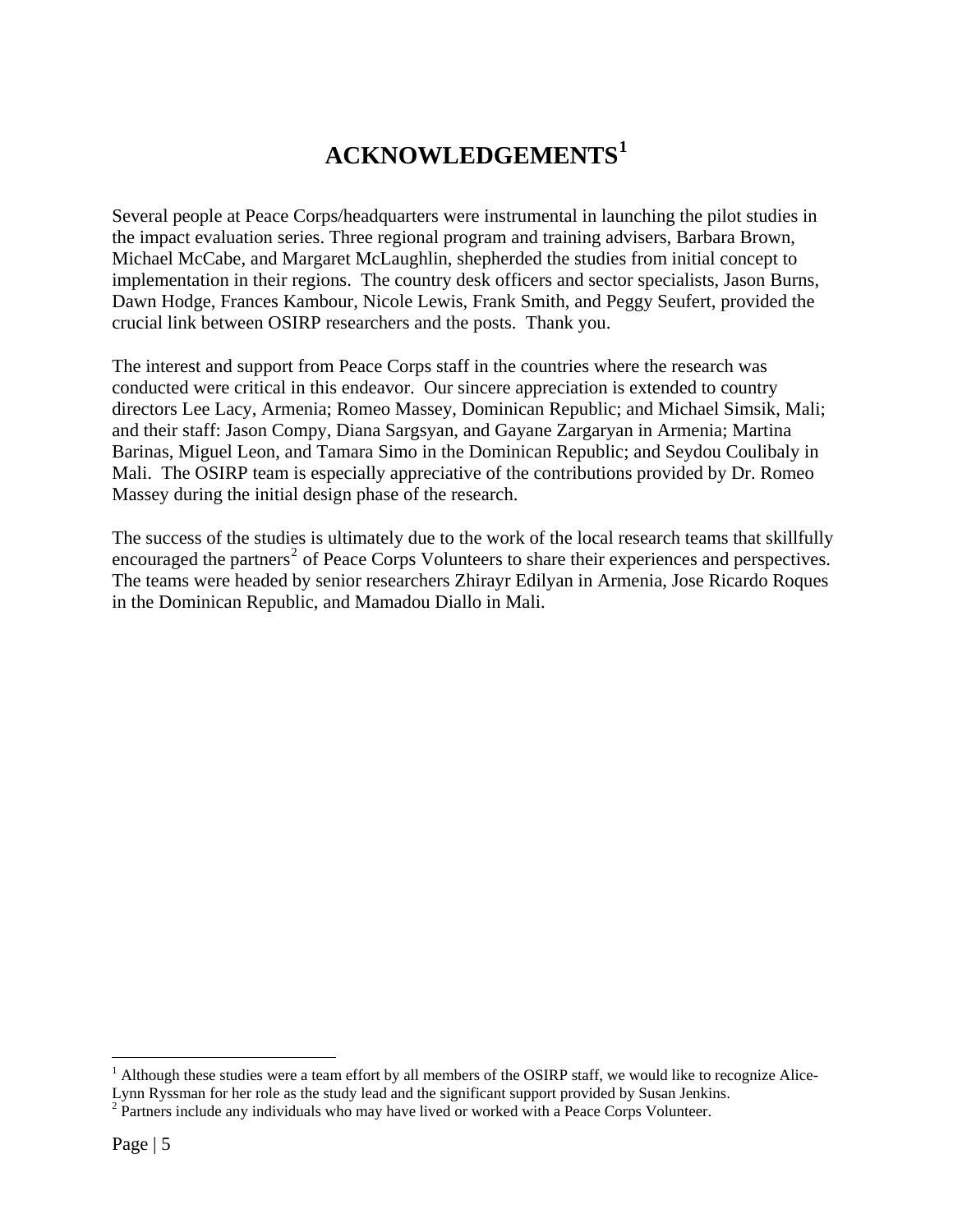## **ACRONYMS AND DEFINITIONS**

### <span id="page-5-0"></span>**Acronyms**

| <b>EMA</b>   | Europe, the Mediterranean and Asia                     |
|--------------|--------------------------------------------------------|
| <b>HCN</b>   | <b>Host Country National</b>                           |
| <b>IAP</b>   | Inter-America and the Pacific                          |
| <b>ICT</b>   | Information and Communication Technologies             |
| NGO          | Non-Governmental Organization                          |
| <b>OSIRP</b> | Office of Strategic Information, Research and Planning |
| PC/M         | Peace Corps/Mali                                       |
| <b>SED</b>   | <b>Small Enterprise Development</b>                    |

### **Definitions**

| <b>Beneficiaries</b>          | Individuals who receive assistance and help from the project; the<br>people that the project is primarily designed to advantage                                                                                                                                                                                                                                                                                          |
|-------------------------------|--------------------------------------------------------------------------------------------------------------------------------------------------------------------------------------------------------------------------------------------------------------------------------------------------------------------------------------------------------------------------------------------------------------------------|
| Counterparts/Project partners | Individuals who work with Peace Corps Volunteers;<br>Volunteers may work with multiple partners and counterparts<br>during their service. Project partners also benefit from the<br>projects, but when they are paired with Volunteers in a<br>professional relationship or based on their position in an<br>organization or community (e.g., community leader), they are<br>considered counterparts or project partners |
| Host family members           | Families with whom a Volunteer lived during all or part of<br>his/her training and/or service                                                                                                                                                                                                                                                                                                                            |
| Project stakeholders          | People who have a major involvement in the design,<br>implementation or results of the project                                                                                                                                                                                                                                                                                                                           |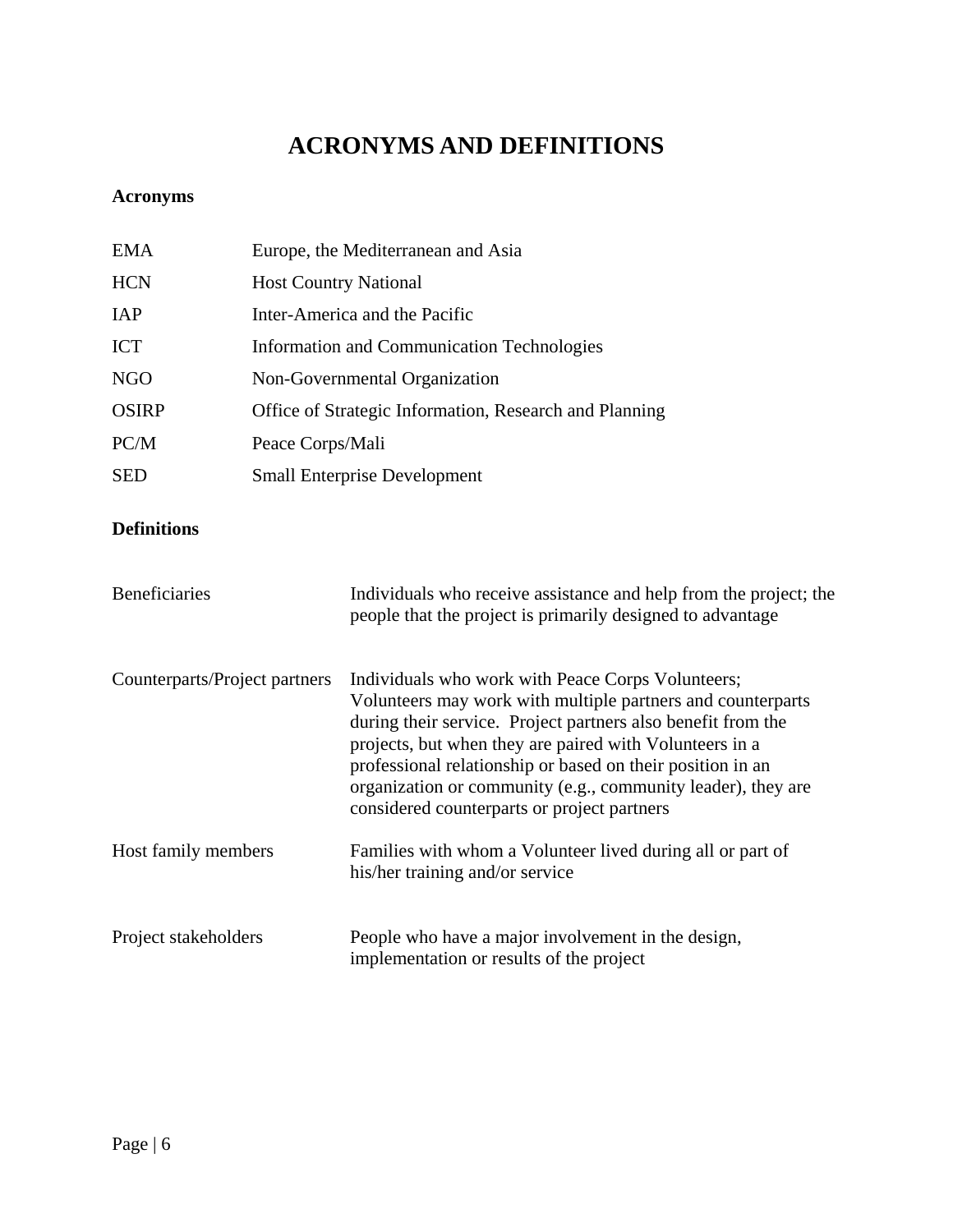#### *EXECUTIVE SUMMARY*

## **EXECUTIVE SUMMARY**

### <span id="page-6-0"></span>**Introduction**

In 2008, the Peace Corps launched a series of studies to determine the impact of Volunteers on two of the agency's three goals: building local capacity and promoting a better understanding of Americans among host country nationals (HCNs). ). The Peace Corps conducts an annual survey that captures the perspective of currently serving Volunteers.<sup>[3](#page-6-1)</sup> While providing critical insight into the Volunteer experience, the survey can only address one side of the Peace Corps' story. The host country impact studies are unique for their focus on learning about the Peace Corps' impact directly from host country nationals who lived and worked with Volunteers.

This report presents the findings from the pilot study which was conducted in Mali during the summer and fall of 2008. The focus of the research was the Small Enterprise Development (SED) Project.

### **Purpose of the Host Country Impact Studies**

Mali's Host Country Impact Study was initiated to assess the degree to which the Peace Corps is able to both meet the needs of the country in developing the capacities of small businesses and to promote a better understanding of Americans among host country nationals. The study will also allow the Peace Corps to have a better picture of the SED Project and address areas where it could be improved.

The impact study documents the HCN perspective on the impact of Peace Corps Volunteers on skills transfer to and capacity building of host country counterparts and community members and on changes in host country nationals' understanding of Americans.

The major research questions addressed in the study are:

- Did skills transfer and capacity building occur?
- What skills were transferred to organizations/communities and individuals as a result of Volunteers' work?
- Were the skills and capacities sustained past the end of the project?
- How satisfied were HCNs with the project work?
- What did HCNs learn about Americans?
- Did HCNs report that their opinions of Americans had changed after interacting with the Peace Corps and Peace Corps Volunteers?

1

<span id="page-6-1"></span><sup>&</sup>lt;sup>3</sup>Peace Corps surveyed Volunteers periodically from 1973 to 2002, when a biennial survey was instituted. The survey became an annual survey in 2009 to meet agency reporting requirements.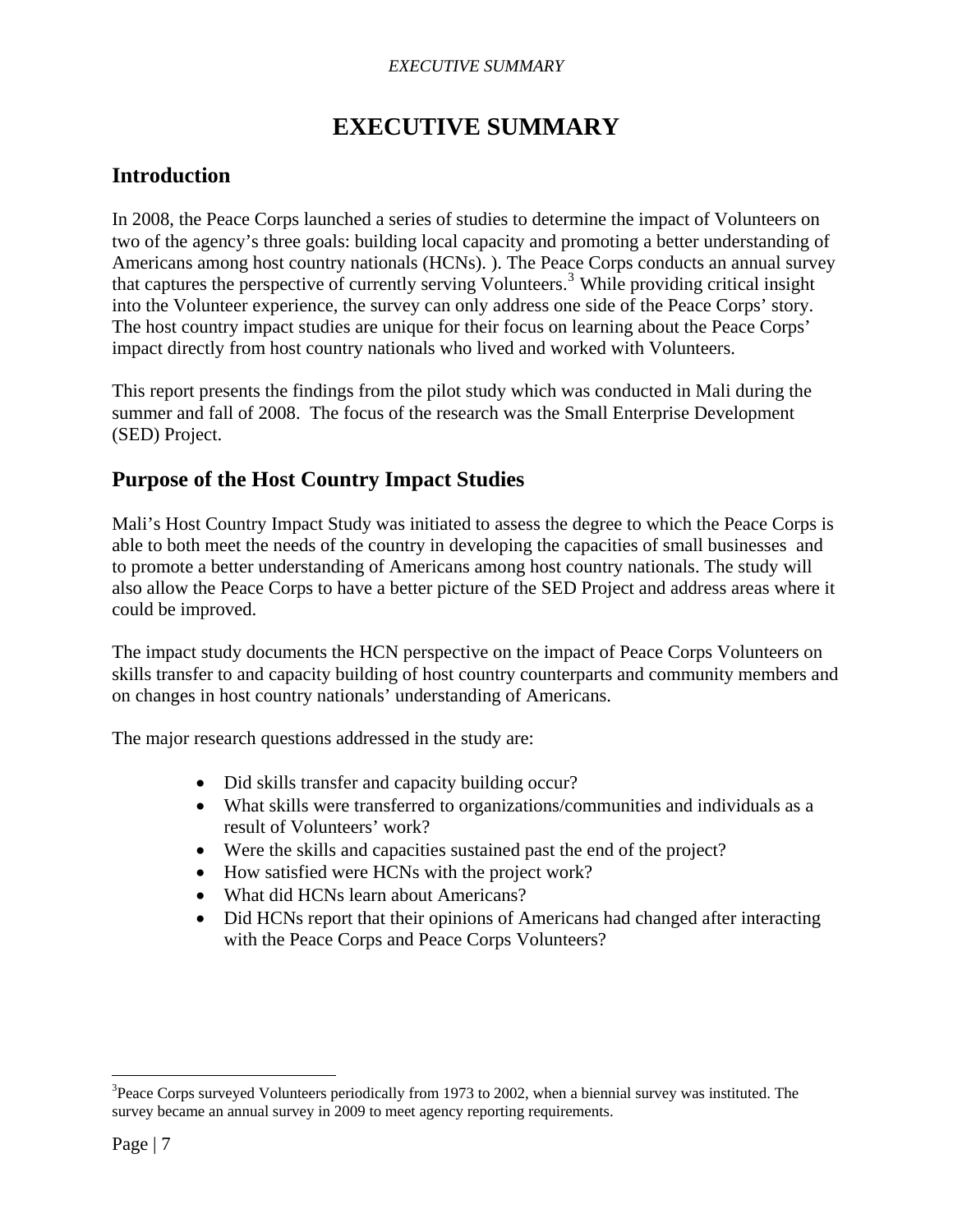### <span id="page-7-0"></span>**Evaluation Methodology**

This evaluation report is based on data provided by counterparts and beneficiaries of the Small Enterprise Development Project, including:

- 43 Counterparts
- 41 Beneficiaries
- 22 Host family members

The overall survey reached 106 respondents in 14 urban communities.

Interviews were conducted from August 12 to October 9, 2008 (see Appendix 1 for a full description of the research methodology and contact OSIRP for a copy of the interview questionnaire).

The evaluation studies are designed by Peace Corps/headquarters' Office of Strategic Information, Research and Planning (OSIRP) and were implemented in-country by Malian Senior Researcher Mamadou Diallo and his team of interviewers.

### **Project Design and Purpose**

The goal of the Small Enterprise Development Project is to provide business and organizational development advising/consulting to small business owners and community-based organizations, as well as to expand access to savings and credit institutions.

The intended results are to:

- Increase basic business skills (e.g., literacy, numeracy, management capabilities)
- Increase the ability of small business owners to benefit from the services of microfinance institutions
- Increase community members' ability to start and run profitable businesses

### **Evaluation Findings**

The evaluation findings confirm the successful implementation of the Small Enterprise Development Project by Peace Corps/Mali (PC/M). While the report provides a detailed description of all the study questions, the key findings are: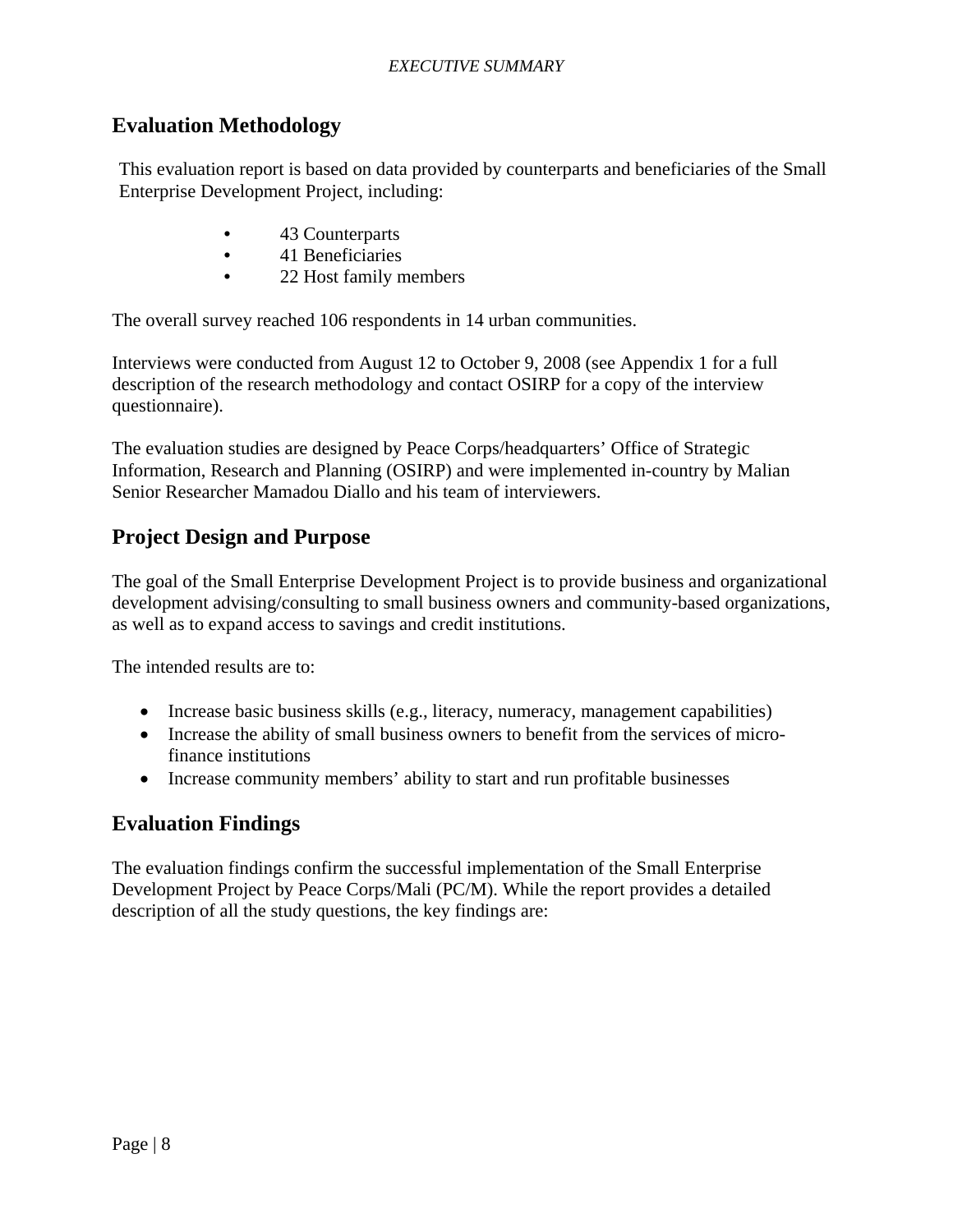### **Goal 1 Findings**

### **Successful Transfer of Organizational, Technical, and Business Management Skills**

*"Artisans have woven sustainable and strong commercial relationships with external partners. Our members each have an e-mail address now, which was not the case before. Due to the nature of our market demands, the quality of our products has improved."*  (Counterpart's observation on the impact of Peace Corps activities.)

- 98% of counterparts and beneficiaries said Peace Corps projects were moderately to greatly beneficial to both their organizations and their communities
- 253 organizational/community changes were reported
- 77% of changes were rated as large changes; 99% of changes were assessed as having been due to the Peace Corps project
- 93% of the changes were maintained after the Volunteer left the community

### **Individual Changes Occurred**

- 91 individual-level changes were reported
- 78% of changes were rated as large changes; 96% of changes were assessed as having been due to the Peace Corps' project
- 92% of the individual changes were maintained after the Volunteer left the community

#### **Small Business Opportunity Expansion Occurred**

• Better business relations formed and new contacts developed

#### **Business Owners Improved Their Access to Microfinance Institutions/services**

• Respondents mentioned increased confidence in and utilization of mobile banks

#### **Capacity Building Sustained**

- 83% of counterparts said that organizational changes were maintained
- 82% of counterparts said that community changes were maintained
- 56% of beneficiaries said the project was maintained to a large extent

#### **Satisfaction with Peace Corps work**

- 98% of counterparts and 100% of beneficiaries were somewhat to very satisfied with the changes in their organizations and communities
- 88% said the Peace Corps' project met the needs of their organization
- Unmet needs centered on a continuing need for community and organizational support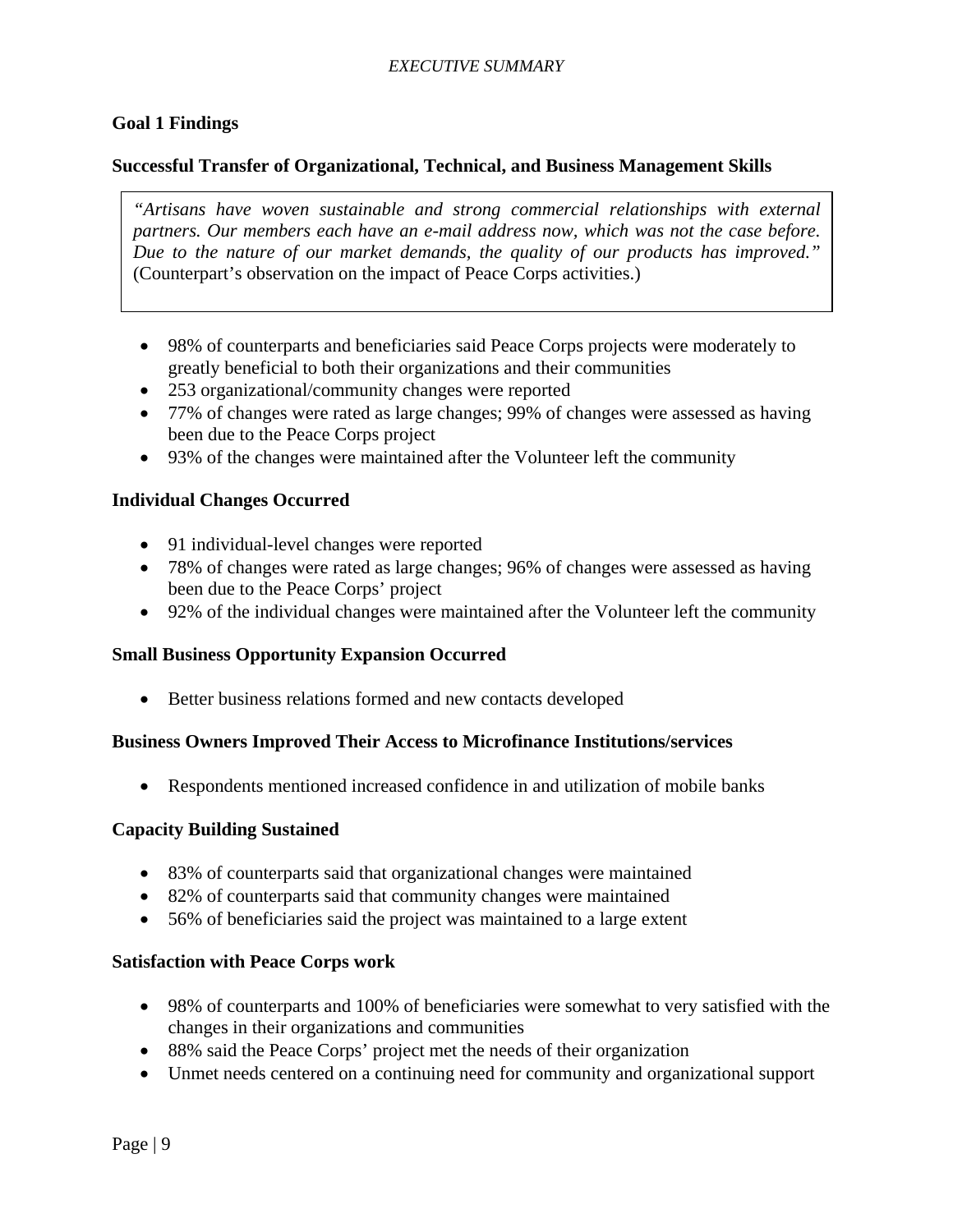### **Goal 2 Findings**

### **More Positive Opinions of Americans**

- 100% of counterparts and beneficiaries and 72% of host family members had some prior knowledge of Americans
- 74% of respondents had a more positive view of Americans after interacting with Volunteers
- Volunteers' ability to get along with others and to work hard were the points most frequently mentioned by Malians regarding what they learned about Americans from the Volunteers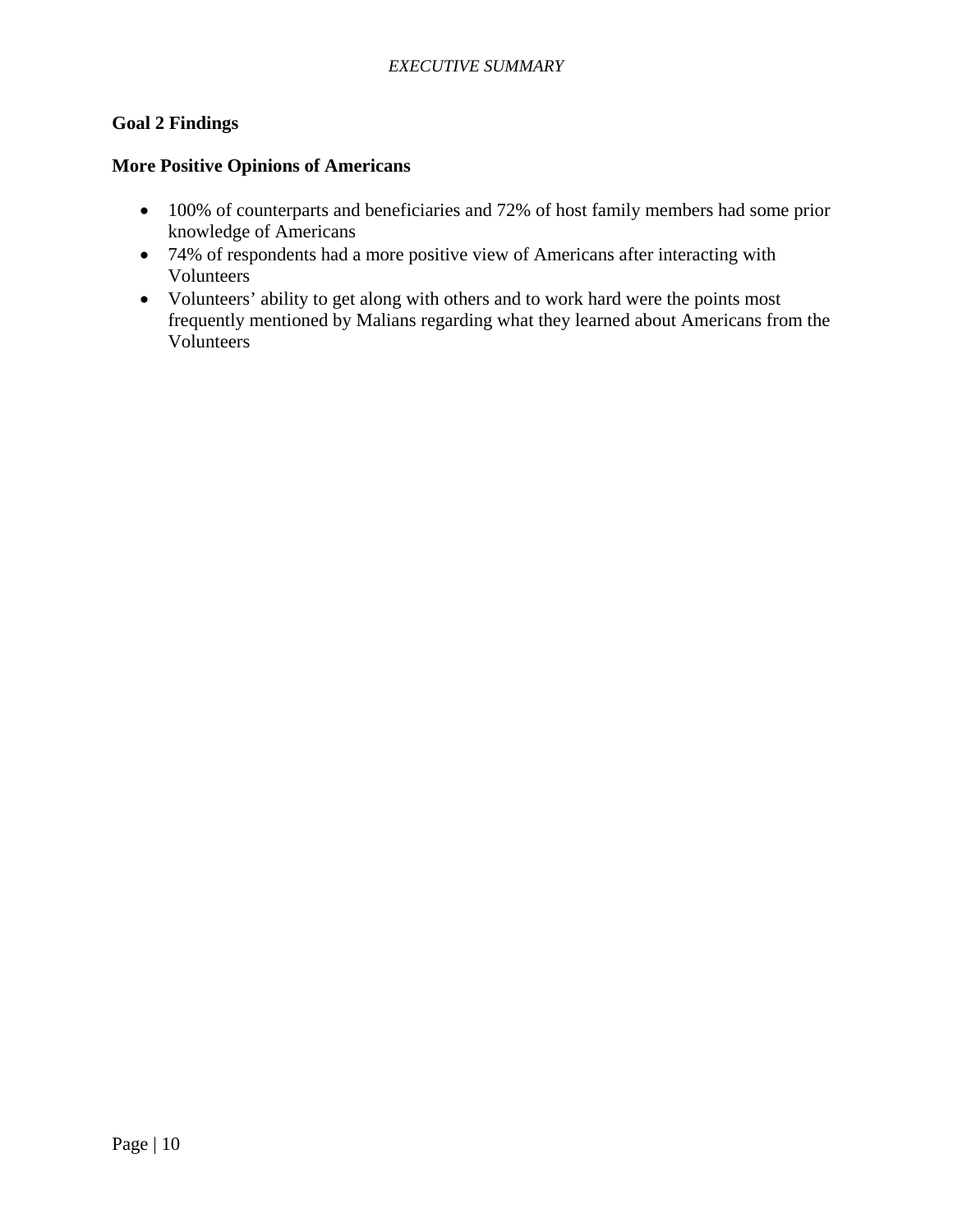## **CHAPTER 1: INTRODUCTION**

### <span id="page-10-0"></span>**Background**

The Peace Corps traces its roots and mission to 1960, when then-Senator John F. Kennedy challenged students at the University of Michigan to serve their country in the cause of peace by living and working in developing countries. From that inspiration grew an agency of the federal government devoted to world peace and friendship.

By the end of 1961, Peace Corps Volunteers were serving in seven countries. Since then, more than 200,000 men and women have served in 139 countries. Peace Corps activities cover issues ranging from AIDS education to information technology to environmental preservation. Peace Corps Volunteers continue to help countless individuals who want to build a better life for themselves, their children, and their communities.

In carrying out the agency's three core goals, Peace Corps Volunteers make a difference by building local capacity and promoting a better understanding of Americans among the host country nationals. A major contribution of Peace Corps Volunteers, who live in the communities where they work, stems from their ability to deliver technical interventions

### **Peace Corps' Core Goals**

**Goal 1**- To help the people of interested countries in meeting their need for trained men and women.

**Goal 2**- To help promote a better understanding of Americans on the part of the peoples served.

**Goal 3**- To help promote a better understanding of other people on the part of Americans.

directly to beneficiaries living in rural or urban areas that lack sufficient local capacity. Also, Volunteers operate from a development principle that promotes sustainable projects and strategies.

The interdependence of Goal 1 and Goal 2 is central to the Peace Corps experience, as HCNs develop relationships with Volunteers who communicate in the local language, share everyday experiences, and work collaboratively.

The Peace Corps conducts an annual survey of currently serving Volunteers<sup>[4](#page-10-1)</sup>; however, it tells only one side of the Peace Corps' story. In 2008, the Peace Corps began a series of studies to determine the impact of its Volunteers. The studies are unique for their focus on learning about the Peace Corps' impact directly from the host country nationals who lived and worked with Volunteers.

 $\overline{a}$ 

<span id="page-10-1"></span><sup>&</sup>lt;sup>4</sup>Peace Corps surveyed Volunteers periodically from 1973 to 2002 when a biennial survey was instituted. The survey became an annual survey in 2009 to meet agency reporting requirements.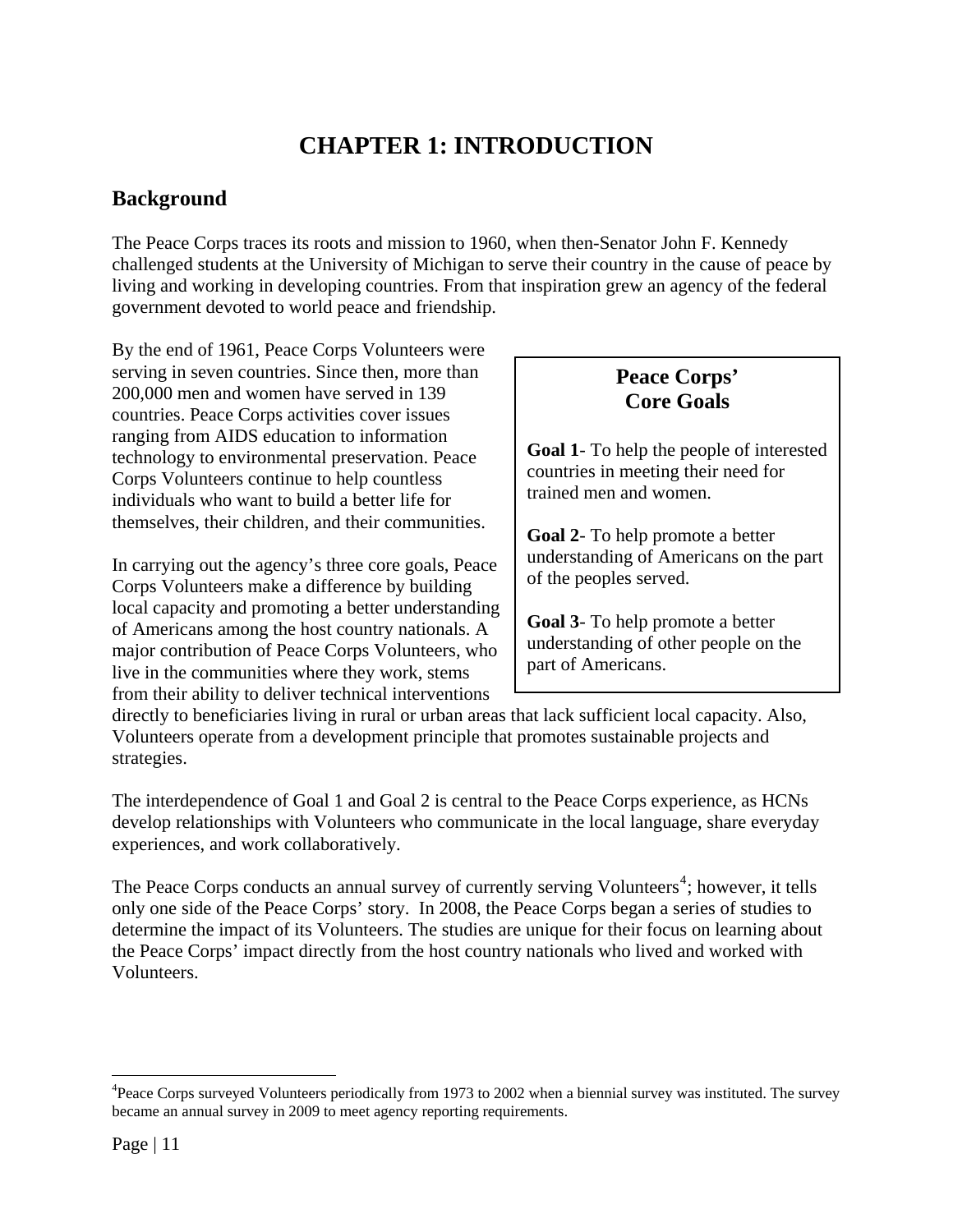### <span id="page-11-0"></span>**History of the Peace Corps/Mali Small Enterprise Development (SED) Project**

In 1994, Peace Corps/Mali reevaluated its Small Enterprise Development Project and decided to make changes, including the expansion of the project into secondary cities through collaboration with its partner organizations, by developing internal markets in seven of Mali's eight regions. The purpose of the new focus was to improve savings mobilization and access to credit, advance small business creation, and promote handicrafts and tourism. The project also supports two major cross-sectoral initiatives: empowering women and youth and expanding the use of information and communication technology (ICT).

### **Purpose of the Host Country Impact Studies**

This report presents the findings from the pilot impact evaluation which was conducted in the Mali during the summer and fall of 2008. The project studied was the Small Enterprise Development Project.

The impact studies document the HCN perspective on the effect of Peace Corps Volunteers on skills transfer to and capacity building of host country counterparts and community members and on changes in host country nationals' understanding of Americans.

The major research questions addressed in these studies are:

- Did skills transfer and capacity building occur?
- What skills were transferred to organizations/communities and individuals as a result of Volunteers' work?
- Were the skills and capacities sustained past the end of the project?
- How satisfied were HCNs with the project work?
- What did HCNs learn about Americans?
- Did HCNs report that their opinions of Americans had changed after interacting with the Peace Corps and Peace Corps Volunteers?

The information gathered through this research will help the Peace Corps answer questions about the degree to which the agency is able—across posts, sectors and sites—to meet the needs of host countries for trained men and women and to promote a better understanding of Americans among HCNs. This information complements the information provided by Peace Corps Volunteers in their Project Status Reports and the Annual Volunteer Survey.

### **Evaluation Methodology**

In 2008, the Peace Corps' Office of Strategic Information, Research and Planning (OSIRP), in response to a mandate from the Office of Management and Budget that the agency should conduct evaluations of the impact of Volunteers in achieving Goal 2, began a series of evaluation studies. Mali was one of three countries selected to pilot a methodology that would examine the impact of the technical work of Volunteers, and their corollary work of promoting a better understanding of Americans among the people with whom they served. In collaboration with the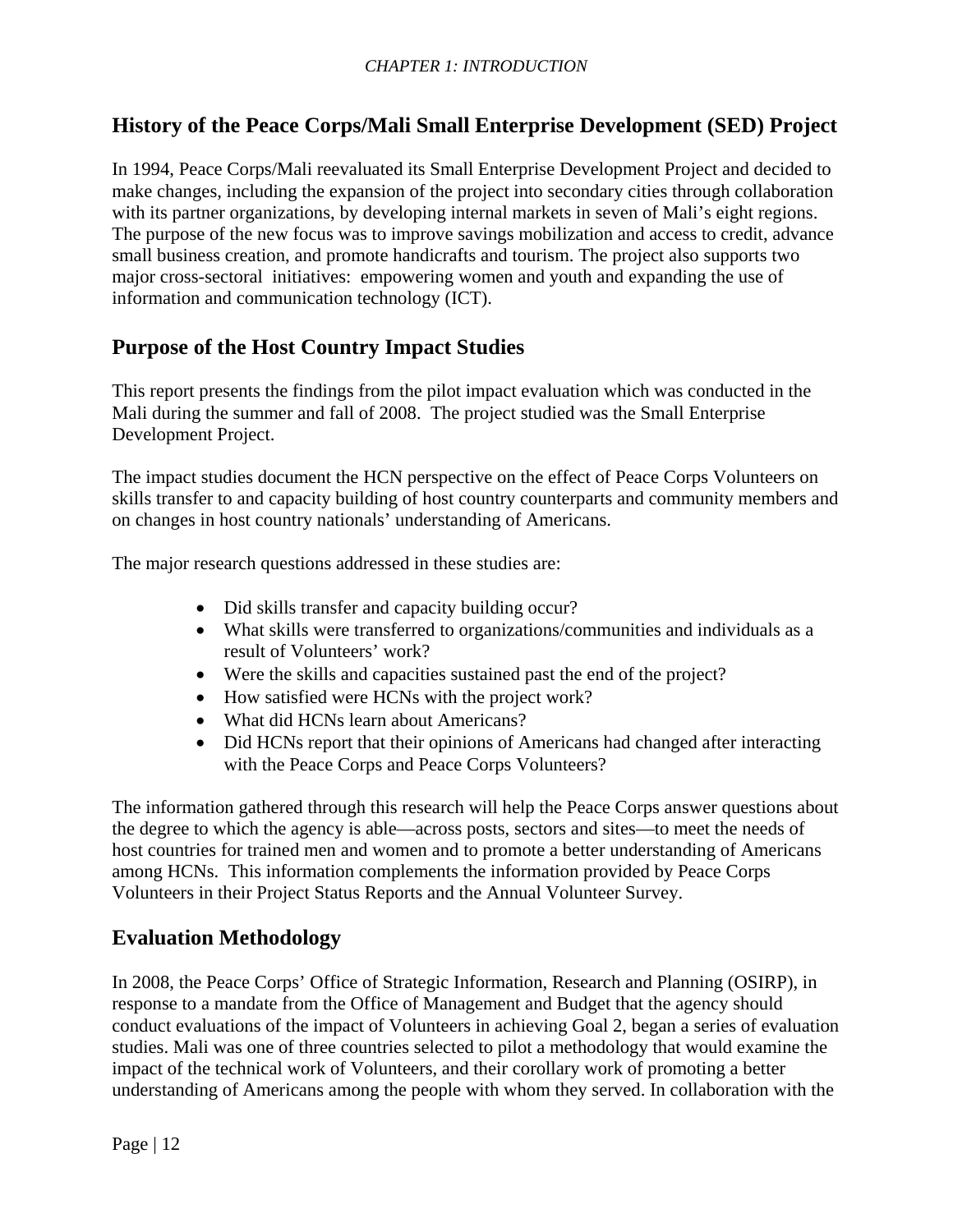<span id="page-12-0"></span>Peace Corps' country director at each post, OSIRP piloted a methodology to collect information *directly from host country nationals* about skills transfer and capacity building, as well as changes in their understanding of Americans.

The research was designed by OSIRP social scientists and implemented in-country by Mamadou Diallo and team of interviewers, under the supervision of the Peace Corps' country staff, with technical direction from the OSIRP team. A web-based database was used to manage the questionnaire data and subsequent analysis.

In Mali, the team conducted interviews at 14 SED sites. Thirty-eight SED project placements between 2002 and 2008 were identified for possible participation in the study. The sample was a representative rather than a random sample from the list of Volunteer assignments since 2002. Malian Senior Researcher Mamadou Diallo and his team conducted semi-structured interviews with Malians who had lived and/or worked with Peace Corps Volunteers. (The interview schedule is available upon request from OSIRP and Appendix 1 has a full description of the research methodology.)

Interviews were conducted from August 12 to October 9, 2008 with the following groups of Mali nationals:

- **Project partners/counterparts**: Members of a microfinance institution, nongovernmental organization (NGO), local or national government office, and local or regional business associations (43)
- **Project beneficiaries:** Individuals who work with tourism and artisans, municipal or mayor's offices, NGO/ICT/MFI/entrepreneurs (41)
- **Host family members:** Families that hosted volunteers during at least part of their service (22)

Interviewers recorded the respondents' comments, coded the answers, and entered the data into a web-based database maintained by OSIRP. The data were analyzed by OSIRP researchers and the senior researcher.

| <b>Categories</b>    | <b>Number of People</b> | <b>Number of Sites</b> |  |
|----------------------|-------------------------|------------------------|--|
| Counterparts         |                         |                        |  |
| <b>Beneficiaries</b> |                         |                        |  |
| Host family members  |                         |                        |  |
| Total                | 116                     |                        |  |

#### **Table 1: Number and Type of Host Country Nationals Interviewed: Mali**

.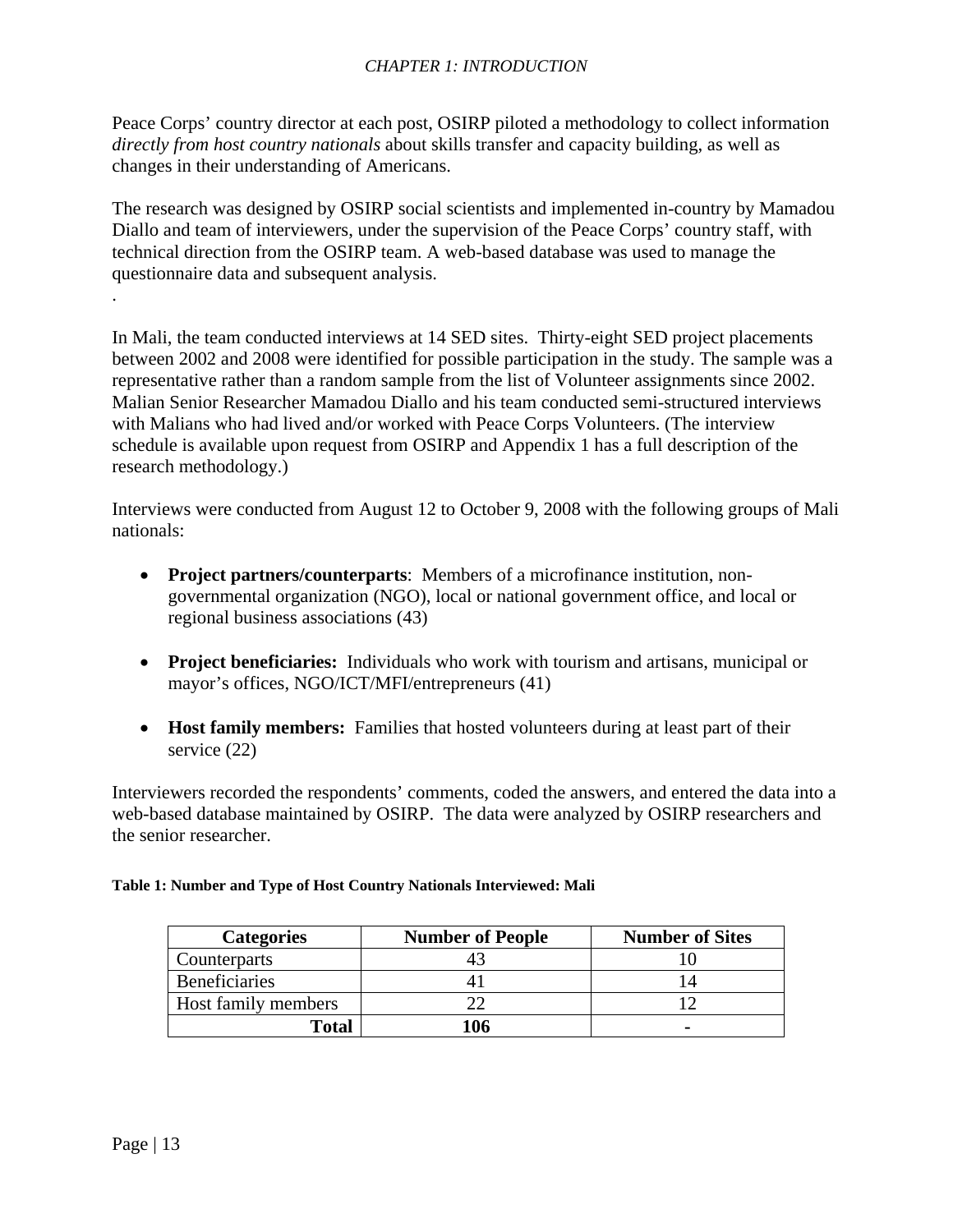### <span id="page-13-0"></span>**How Will the Information be Used?**

The information gathered will inform Peace Corps staff at post and headquarters about host country nationals' perceptions of the community projects and the Volunteers. In conjunction with Volunteer feedback from the yearly Volunteer Survey and the Close-of-Service Surveys, this information will allow the Peace Corps to better understand its impact and address areas for improvement. For example, the information may be useful for Volunteer training and outreach to host families and project partners.

This information is also needed to provide performance information to the United States Office of Management and Budget and the United States Congress. As part of the Peace Corps Improvement Plan, drafted in response to its 2005 Program Assessment Rating Tool review, the Peace Corps proposed the creation of "baselines to measure results including survey data in countries with Peace Corps presence to measure the promotion of a better understanding of Americans on the part of the peoples served."<sup>[5](#page-13-1)</sup> Feedback from the original pilots was used to revise the methodology rolled out to nine posts each in Fiscal Year 2009 and 2010, for a total of 18 posts across Peace Corps' three geographic regions: Africa; Inter-America and the Pacific; and Europe, Mediterranean and Asia. Taken together, these studies contribute to Peace Corps' ability to document the degree to which the agency is able to both meet the needs of host countries for trained men and women and to promote a better understanding of Americans among the peoples served.

 $\overline{a}$ 

<span id="page-13-1"></span><sup>&</sup>lt;sup>5</sup> Downloaded from : <http://www.whitehouse.gov/omb/expectmore/summary/10004615.2005.html>9-10-08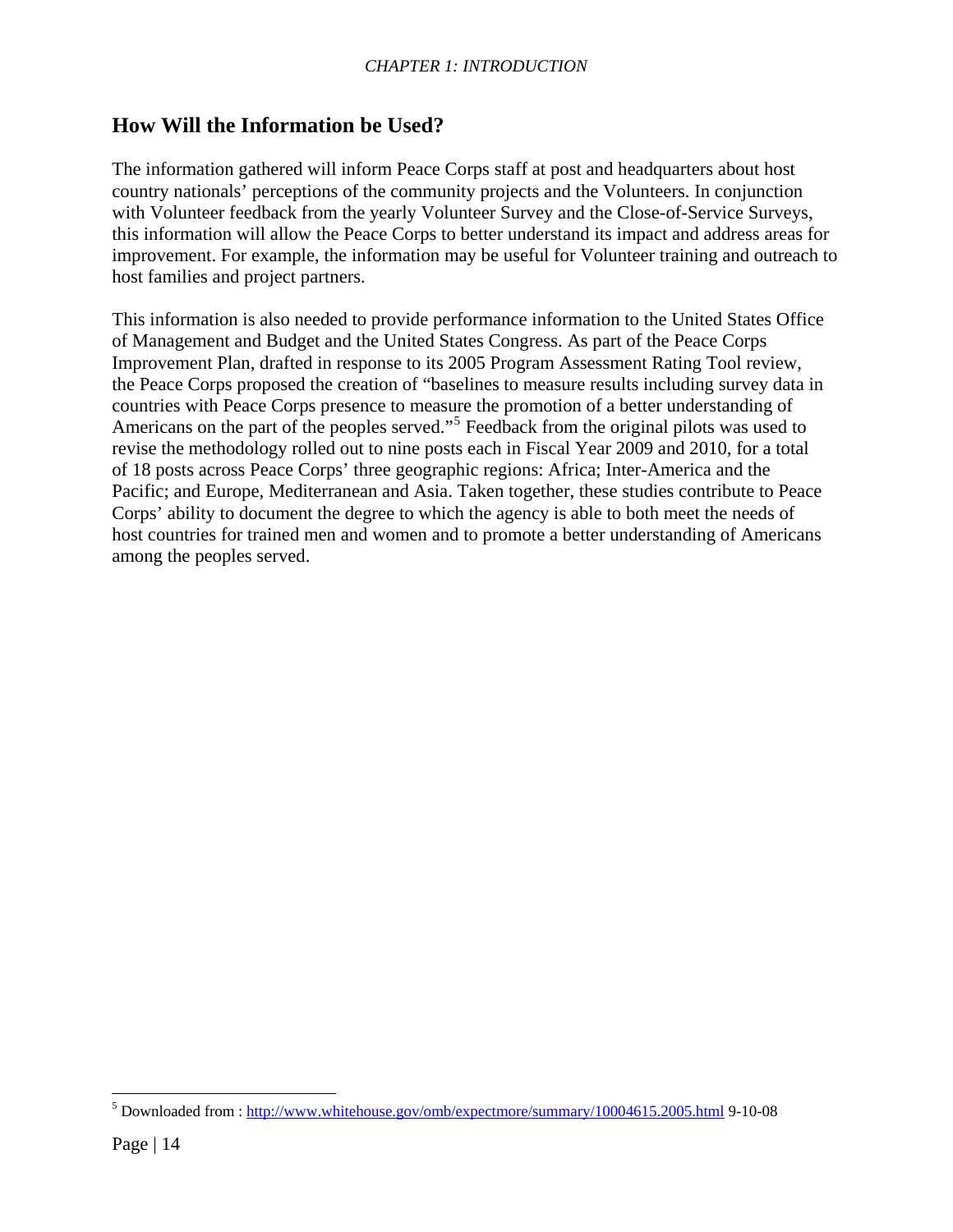## **CHAPTER 2: PROJECT DESIGN AND PURPOSE**

### <span id="page-14-0"></span>**Sector Overview<sup>[6](#page-14-1)</sup>**

The pilot study in Mali evaluated the Small Enterprise Development Project.

In 1994, Peace Corps/Mali redesigned its Small Enterprise Development Project to improve its effectiveness. When Volunteers reported difficulty finding enough work in rural areas, the post began placing SED Volunteers primarily in urban centers while providing extension services to rural areas. Building upon the previous 12 years of PC/Mali's SED experience, the 2006 project plan focused on providing consulting services to small business owners and community-based organizations on business and organizational development. The new SED project plan also proposed to expand local access to savings and credit institutions.

The **Small Enterprise Development Project** provides business and organizational development advising/consulting to small business owners and community-based organizations, as well as expanded access to savings and credit institutions.

A model of the theory of change underlying the project approach is presented below.



Figure 1: Overview of the Theory of Change for the SED Projects in Mali

This figure was compiled from information in the *Peace Corps/Mali Small Enterprise Development (SED) Project Plan 2006- 2012* 

 $\overline{a}$ 

<span id="page-14-1"></span><sup>6</sup> The sector overview was drawn from the *Peace Corps/Mali Small Enterprise Development (SED) Project Plan 2006-2012*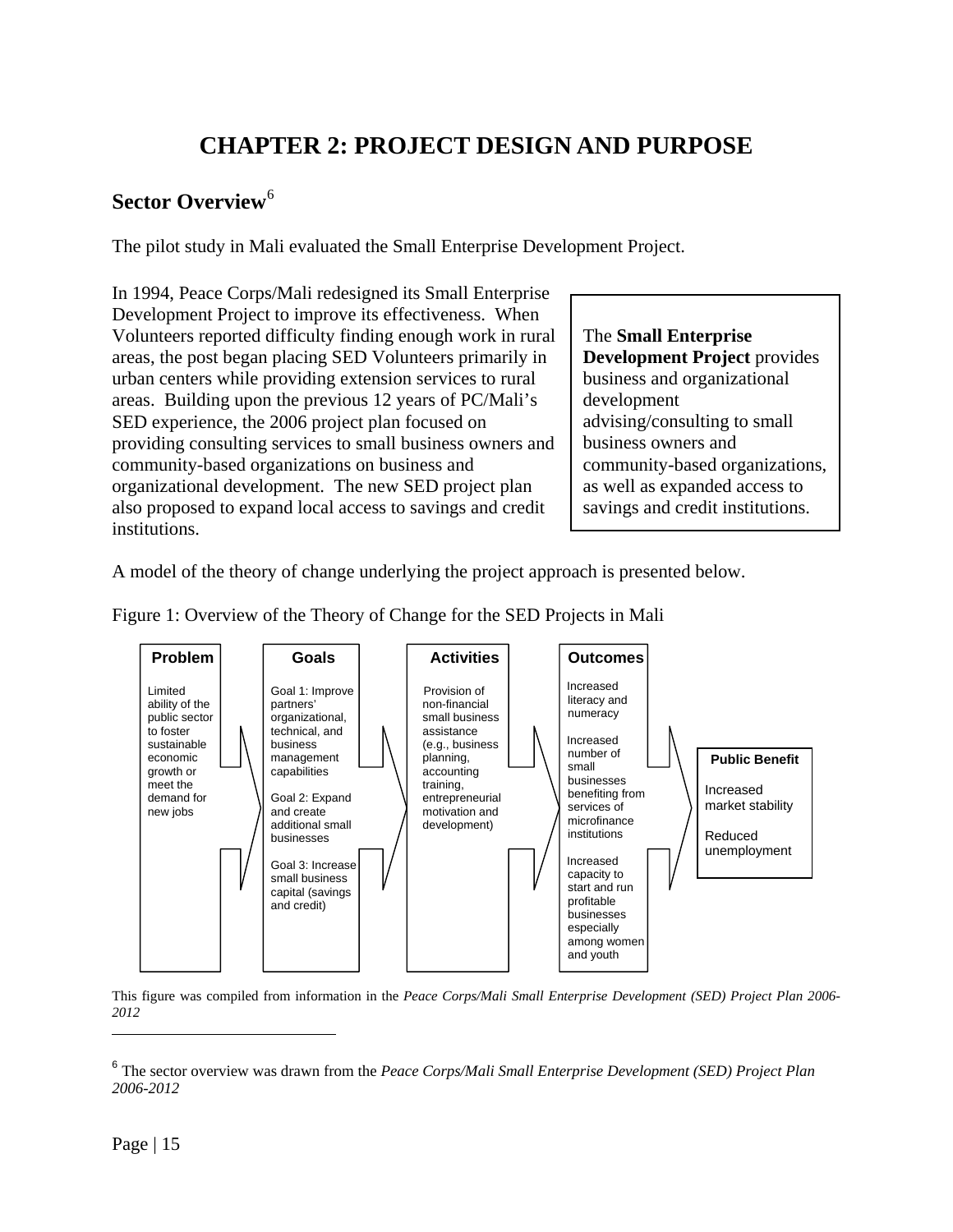Small Enterprise Development Volunteers worked to build beneficiaries' capacity in order to increase:

- 1. Basic business skills, such as literacy, numeracy, and management capabilities
- 2. The ability of small business owners to benefit from the services of microfinance institutions
- 3. Community members' ability to start and run profitable businesses

A significant project focus was improving the general business climate in addition to improving the skills among actual and potential small business owners.Volunteers provided non-financial small business assistance such as: business planning, accounting training, entrepreneurial motivation and development, and English language classes.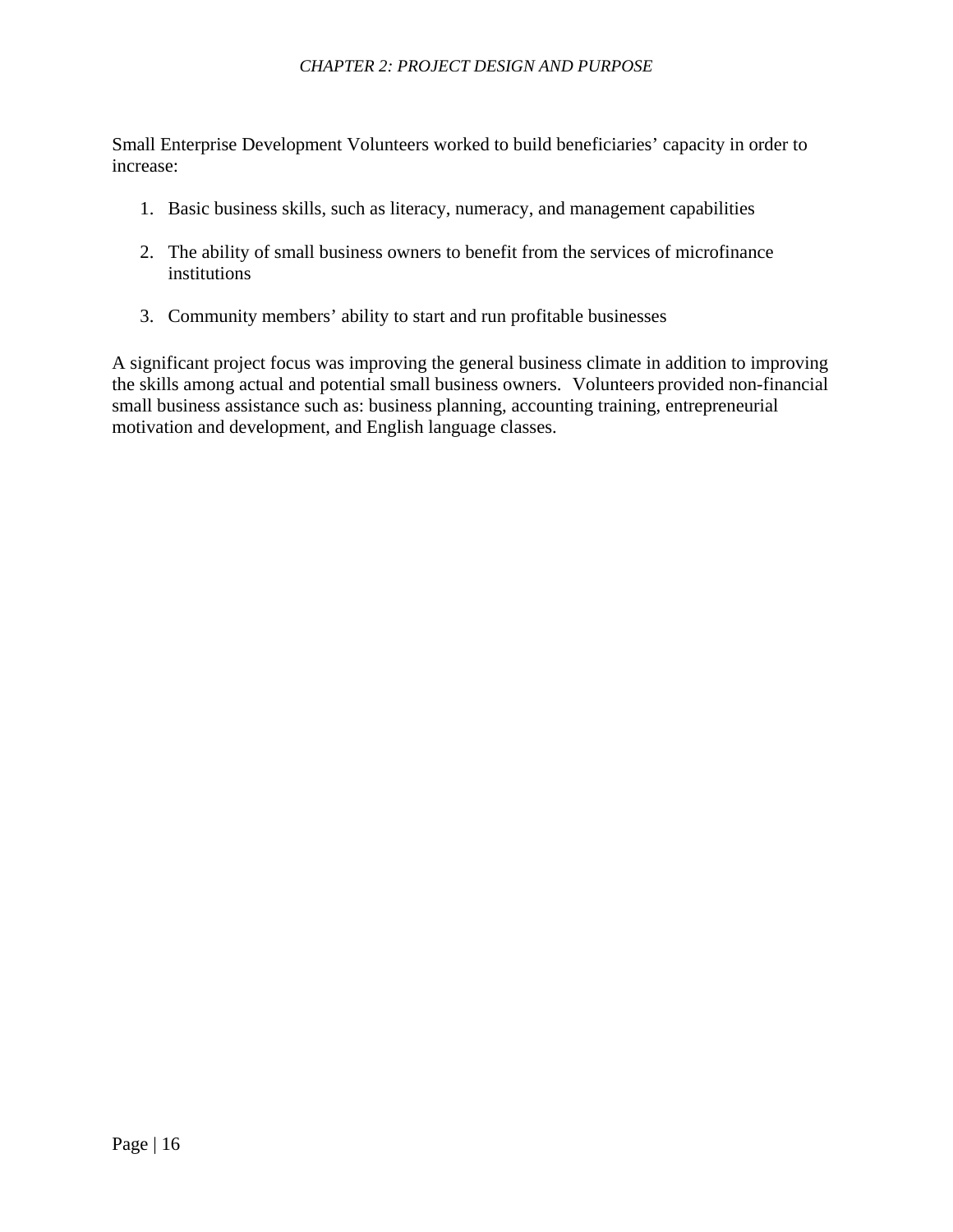## **CHAPTER 3: GOAL ONE FINDINGS**

<span id="page-16-0"></span>Performance under the Peace Corps' first goal was examined in two ways, by measuring:

- 1. The extent to which HCNs observed community and personal changes, reported gaining new technical skills, and the capacity to maintain the changes once the community project ended.
- 2. HCNs' satisfaction with the work of the community project, in particular, satisfaction with the extent to which their needs had been met.

The community-level changes observed by the project partners are presented first, followed by the individual changes respondents reported.

### **Did the Peace Corps Project Help Businesses and Communities Meet Skills and Capacity Building Needs?**

In the absence of data about conditions before the arrival of the Volunteers, counterparts and beneficiaries were asked to think back to *how they saw their community* when the Volunteer arrived and compare that to *how it is currently*. They were then asked to describe any changes in the community they believed had occurred during that period. For each change mentioned, the counterparts and beneficiaries were asked if they viewed the change as small, medium or large, and the extent to which they attributed the change to the interaction with the Volunteer.

Ninety-eight percent of counterparts and beneficiaries indicated that the Peace Corps projects in their communities were moderately to greatly beneficial to their organizations and 97 percent indicated that the Peace Corps projects in their communities were moderately to greatly beneficial to their communities (see Figure 2).

Forty-six percent of respondents rated the organizational changes as greatly beneficial. Thirtytwo percent of respondents rated the community changes as greatly beneficial. Volunteers were assigned to organizations (NGOs and other organizations that provided direct services to business owners) with the goal of improving their outreach and service to business owners.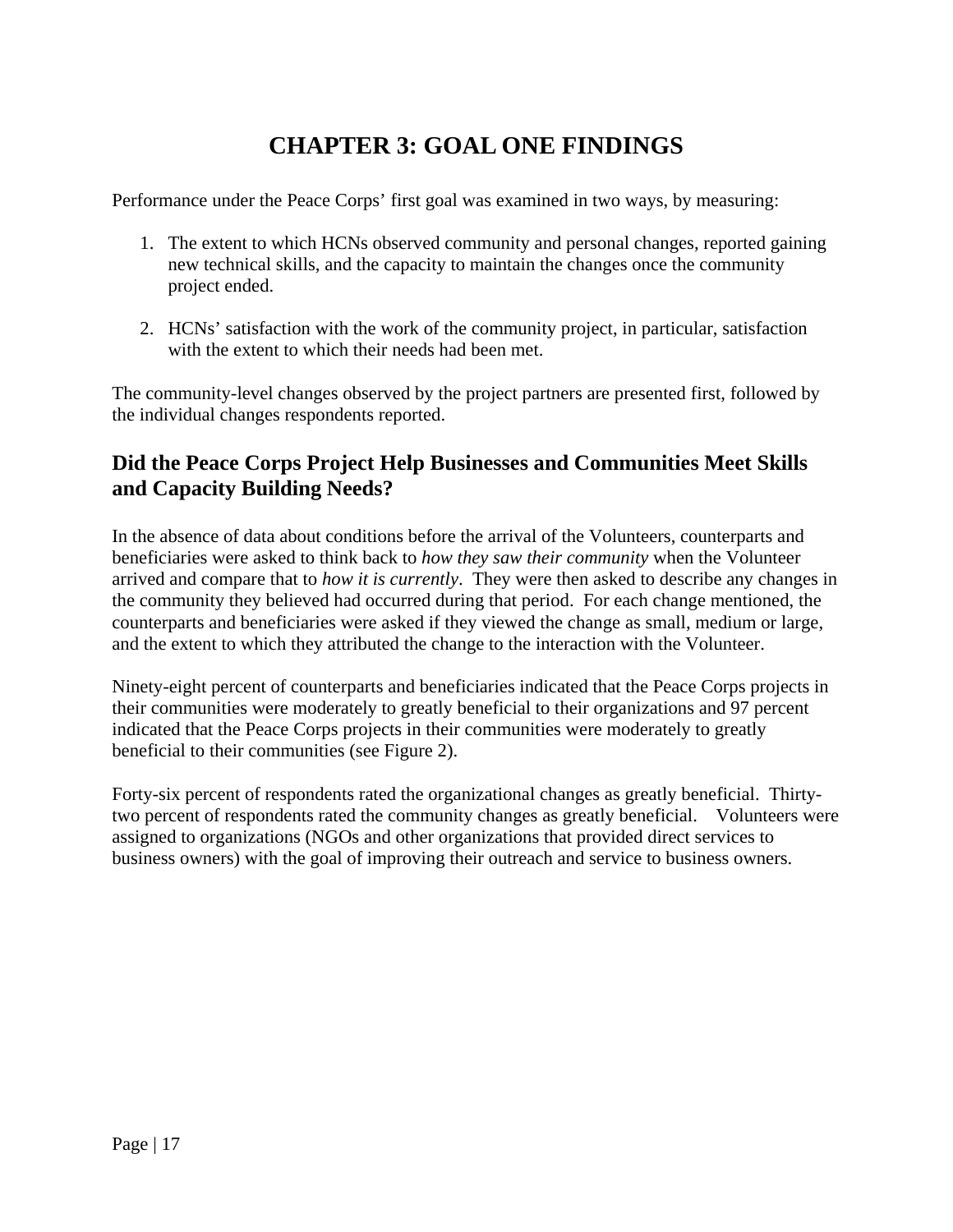

<span id="page-17-0"></span>**Figure 2: Percentage of Counterparts (n=43) and Beneficiaries (n=41) Who Indicated that the Peace Corps' Projects were Beneficial: Mali** 

### **Counterpart comments about the benefits of Peace Corps projects:**

*Artisans have woven sustainable and strong commercial relationships with external partners. Our members each have an e-mail address now, which was not the case before. Due to the nature of our market demands, the quality of our products has improved.*

*Creation of jobs, sensitivity regarding collection techniques, that helped us transport milk from the point of production to the dairy facilities.*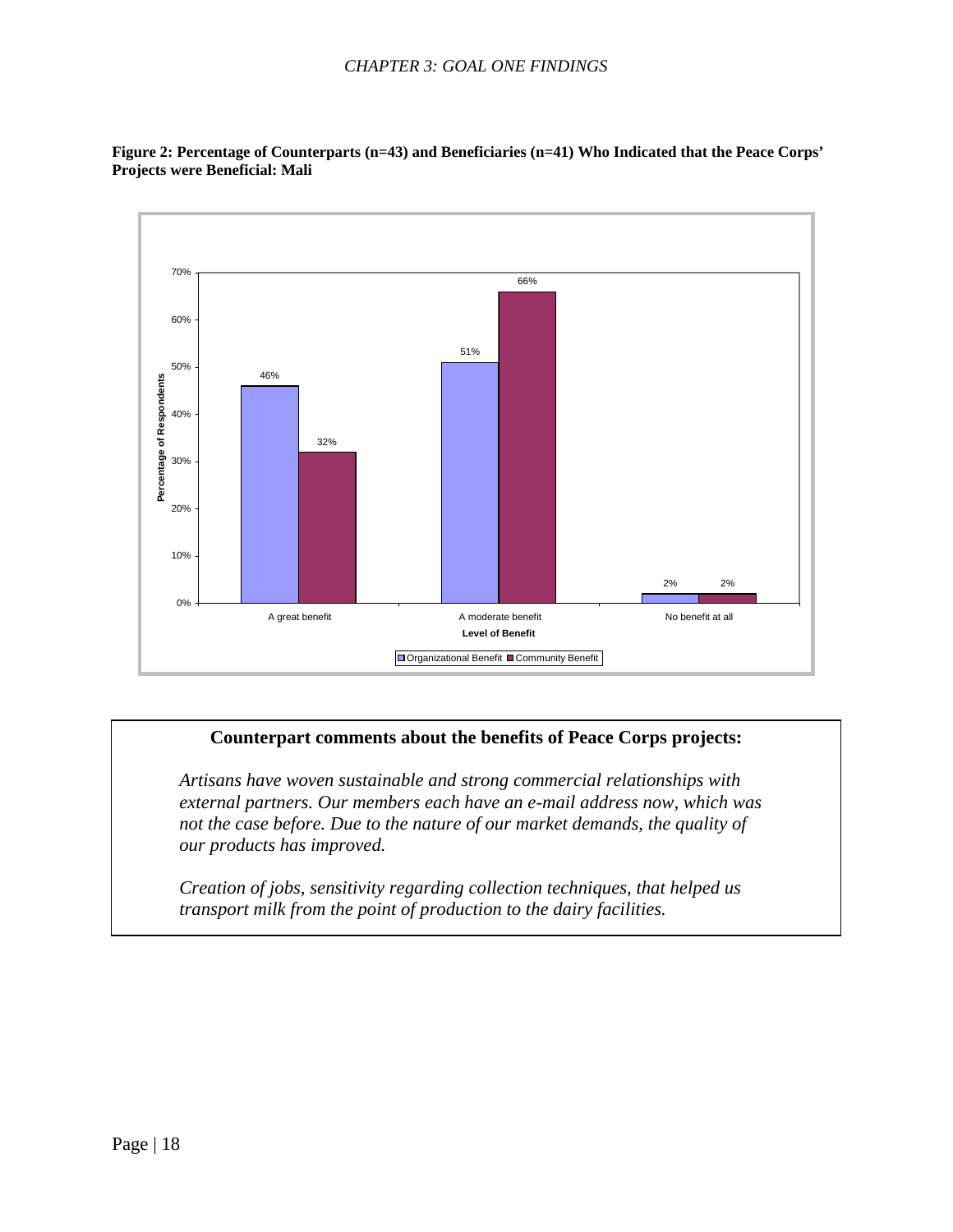<span id="page-18-0"></span>Two hundred fifty-three organizational changes were reported. The most frequent category of change mentioned was change in specific business skills (Figure 3). Business owners and counterparts described improvements in product quality (in the use of shea butter and in sewing factories), sales, marketing, and bookkeeping skills.

Of the 253 changes mentioned, 77 percent were self-reported as large changes and 99 percent were assessed as having been due to the Peace Corps projects. According to respondents, 93 percent of the changes were maintained after the Volunteer left the community.

**Figure 3: Ways Organizations/Communities Changed Since the Start of the Peace Corps Project: Mali (n=253 changes)** 



### **Findings on Individual Changes**

Counterpart and beneficiary responses are reported together, as the activities performed with and skills gained by both groups were similar.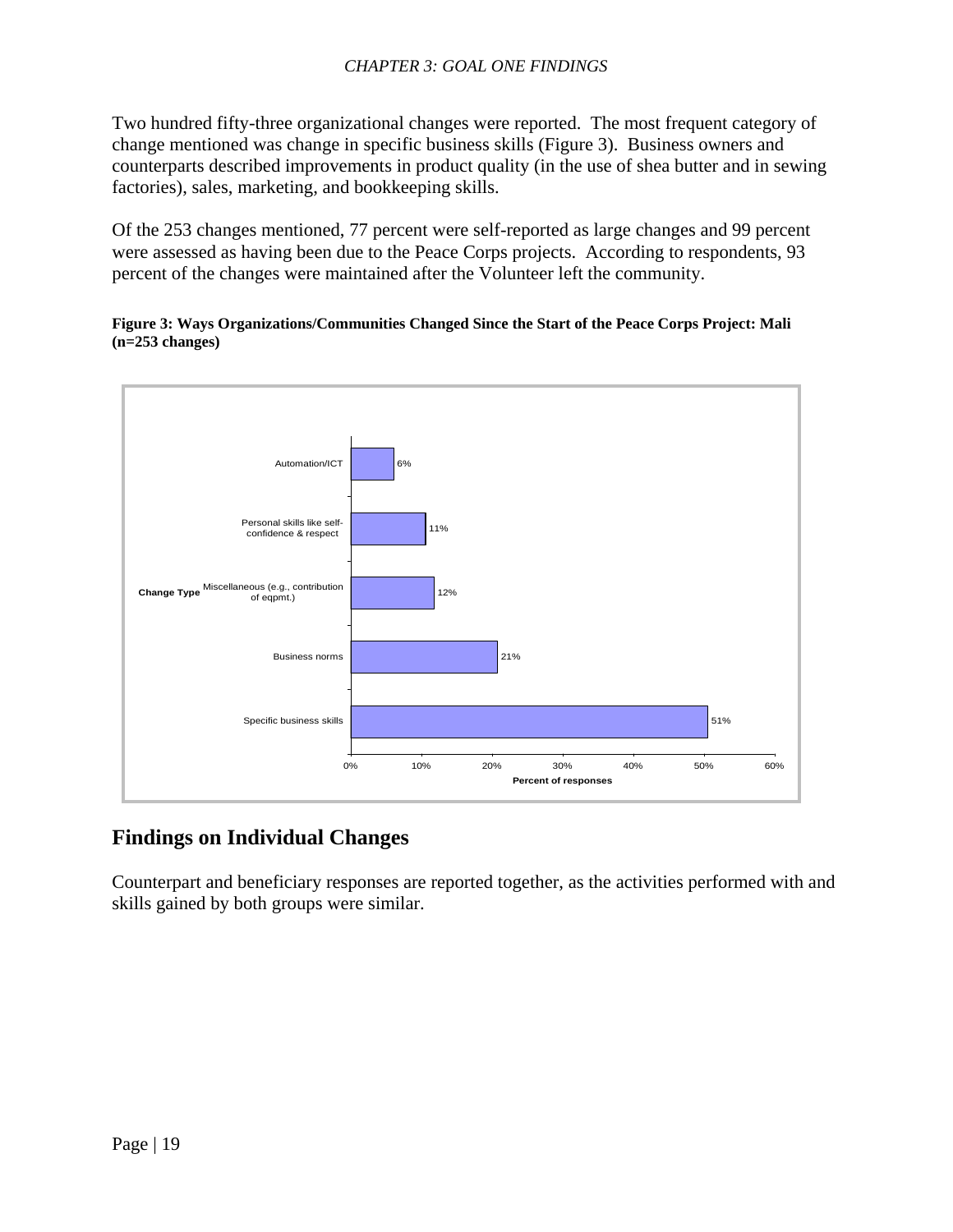### <span id="page-19-0"></span>**Prior Business Experience**

Many of the counterparts that Volunteers worked with had prior business experience. Seventyeight percent of counterparts reported having worked with their current organization for at least two years (see Figure 4), while 41 percent had worked with their organizations for more than five years.

#### **Figure 4: Number of Years Respondents Have Worked in the Field: Mali (n=43)**



#### **In What Ways Did Counterparts and Beneficiaries Who Worked with Volunteers Change?**

In the absence of data about conditions before the arrival of the Volunteers, counterparts and beneficiaries were asked to think back to *how they saw themselves* when they started working with a Volunteer and compare that to *how they currently see themselves*. They were then asked to report any changes they saw in themselves during that period. For each change mentioned, the counterparts and beneficiaries were asked whether they viewed the change as small, medium, or large, and the extent to which they attributed the change to their interaction with the Volunteer.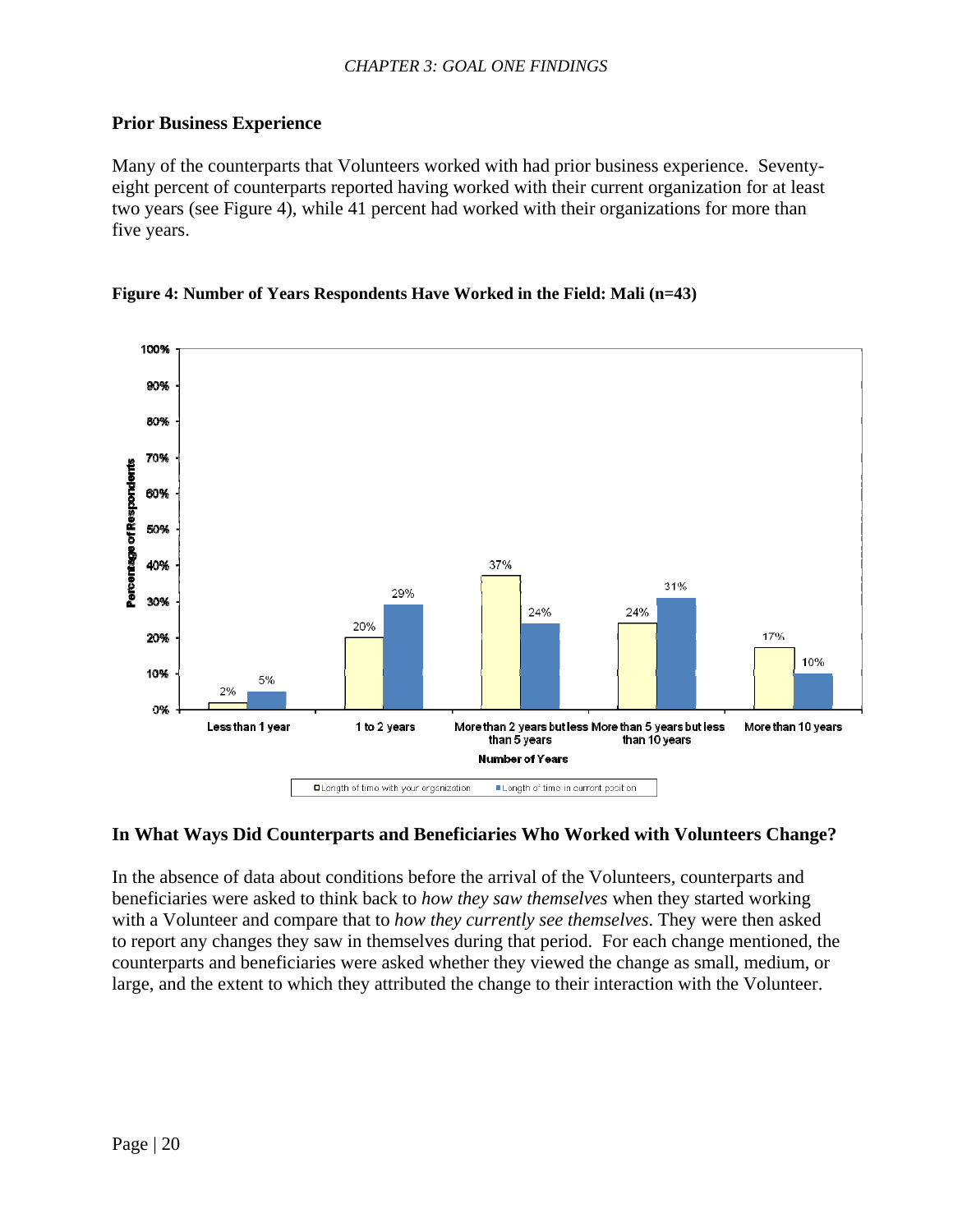<span id="page-20-0"></span>A total of 91 changes were reported by the respondents (Figure 5). They were grouped into the following five categories:

- Industry specific business skills
- Improved understanding of business norms
- Increased self-confidence and self-respect
- Automation / Information and Communication Technologies

Thirty-five percent of the changes mentioned referred to increases in a range of business norms.

#### **Figure 5: Ways Individuals Changed Since the Start of the Peace Corps' Project: Mali (n=91 changes)**



Of the 91 individual-level changes mentioned, 78 percent were rated as large changes and 96 percent were assessed as having been due to the Peace Corps' project. Respondents indicated that 92 percent of the changes they noticed in themselves were maintained after the Volunteer left the community.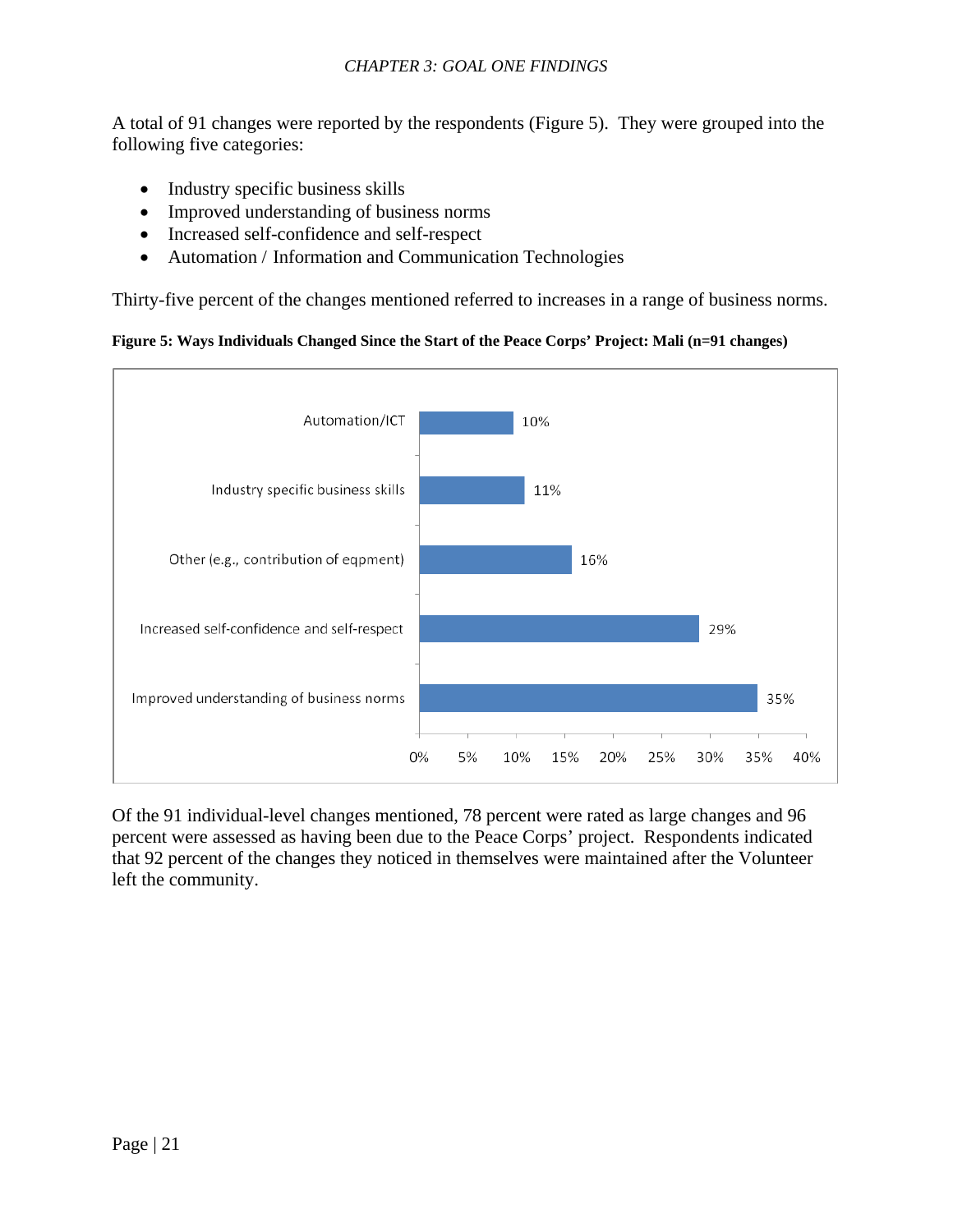### <span id="page-21-0"></span>**How Did Skills Transfer Occur?**

Counterparts reported learning from both the ongoing interaction with Volunteers and the training they received throughout the projects. Counterparts reported receiving a range of training related to this project, with approximately one-third receiving training through a counterpart conference (Figure 6). Sixty-six percent of counterparts reported that they were trained in ways other than those asked about (e.g., mobile training).





#### **Did the skills transfer lead to sustainable changes?**

In many cases, community and individual changes mentioned in the areas of acquisition of skills and relationships will remain useful to the respondent and the business community over time.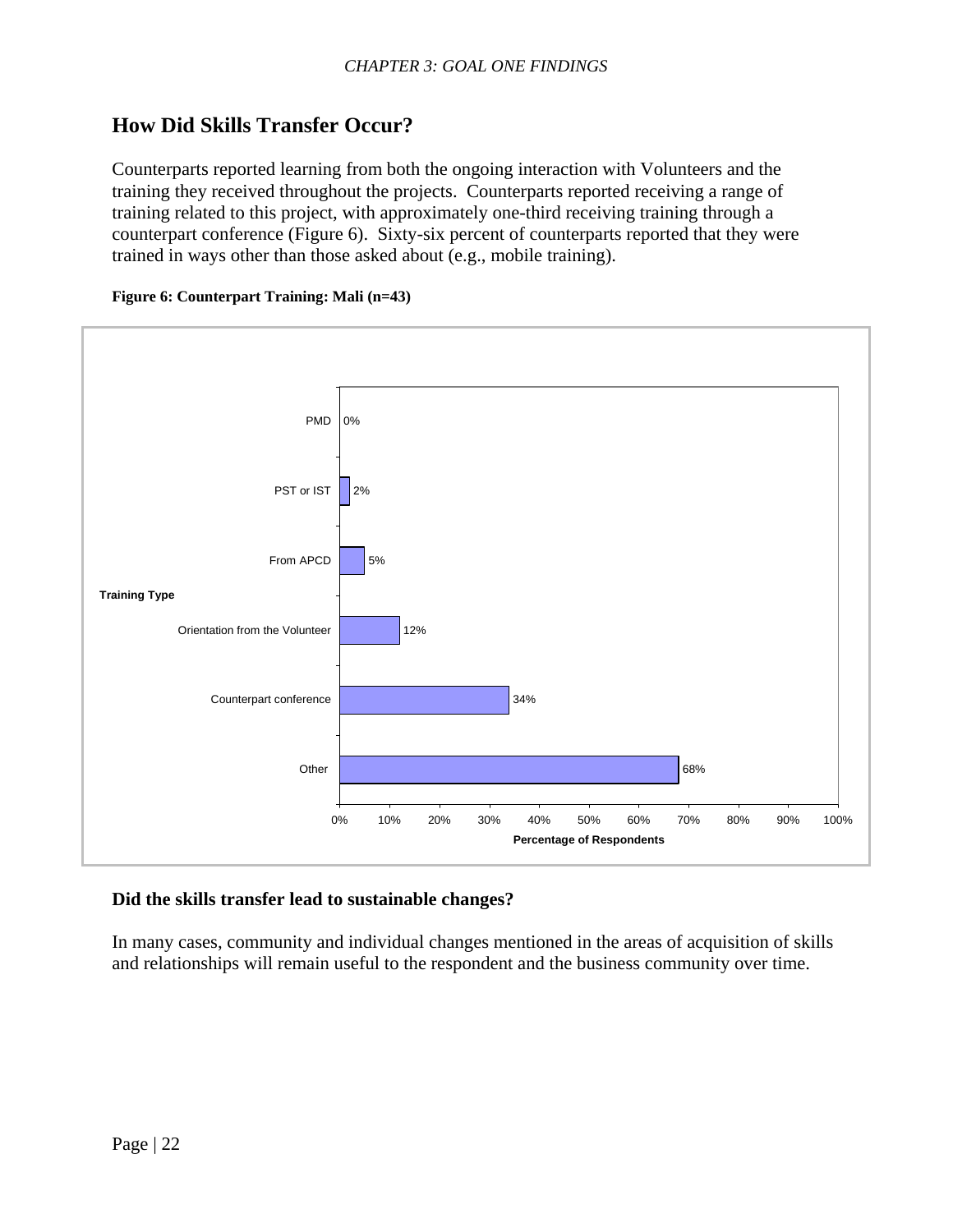<span id="page-22-0"></span>**Beneficiary comments about the lasting effects of Peace Corps Volunteers** 

*Reduction of poverty and autonomy of artisans for years to come.* 

*We will be autonomous and will continue the Volunteer's work with the counterparts, if they are well trained.* 

Counterparts and beneficiaries reported that their organizations and/or communities were able to maintain the work of the Volunteers after the Volunteers left (see Figure 7).





### **Overall HCN Satisfaction**

Three measures of overall satisfaction with the Peace Corps' projects were mentioned in the interviews, including satisfaction with the:

- 1) Reported changes
- 2) Collaboration with Peace Corps Volunteers
- 3) Degree to which the project met their needs

Page  $|23$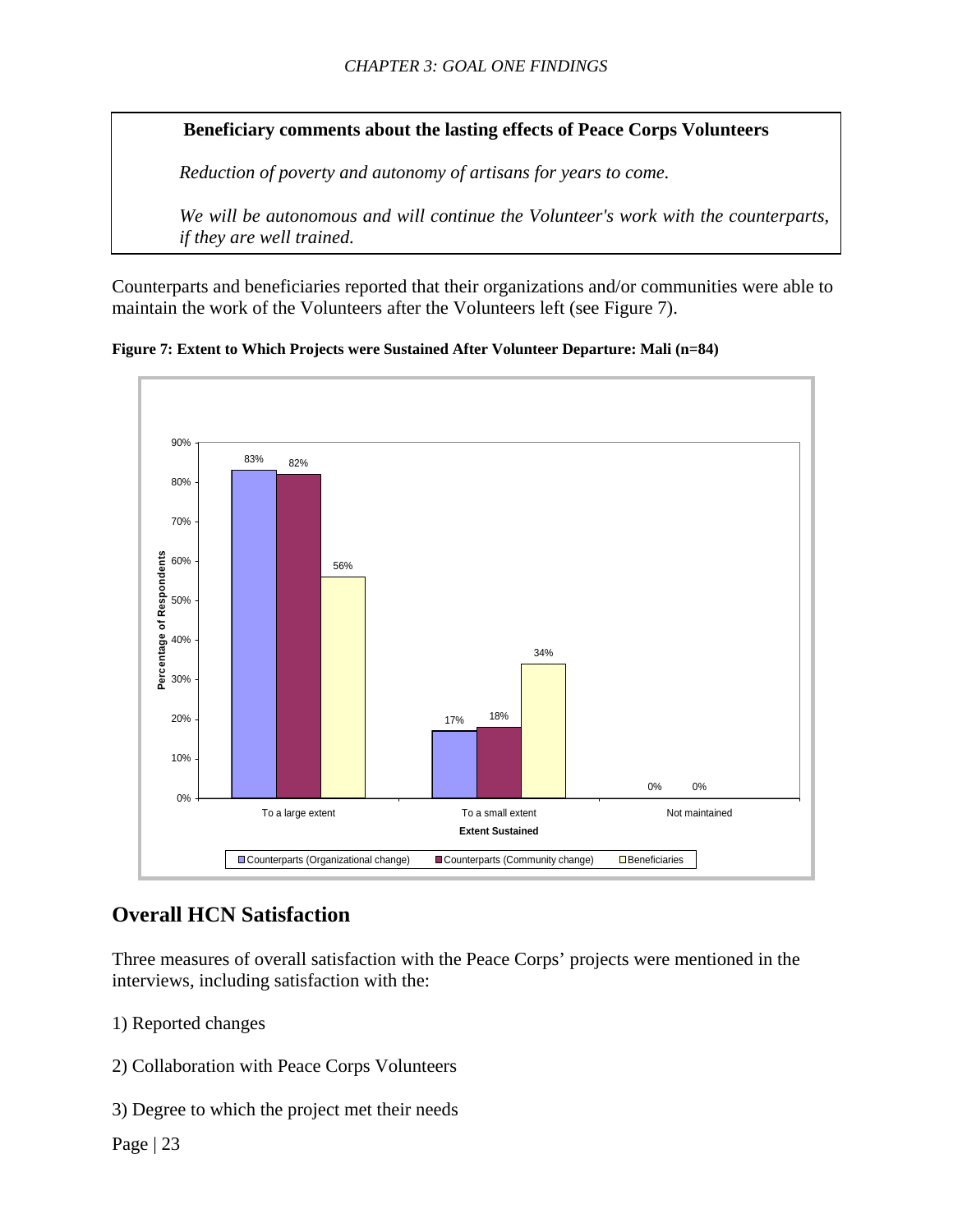<span id="page-23-0"></span>The findings on these questions are reported below:

Ninety-eight percent of counterparts and one hundred percent of beneficiaries reported being somewhat to very satisfied with the changes in their organizations and communities that resulted from their work with the Peace Corps (Figure 8). Beneficiaries were more likely to describe themselves as very satisfied (54%) with the changes than were counterparts within organizations (28%).



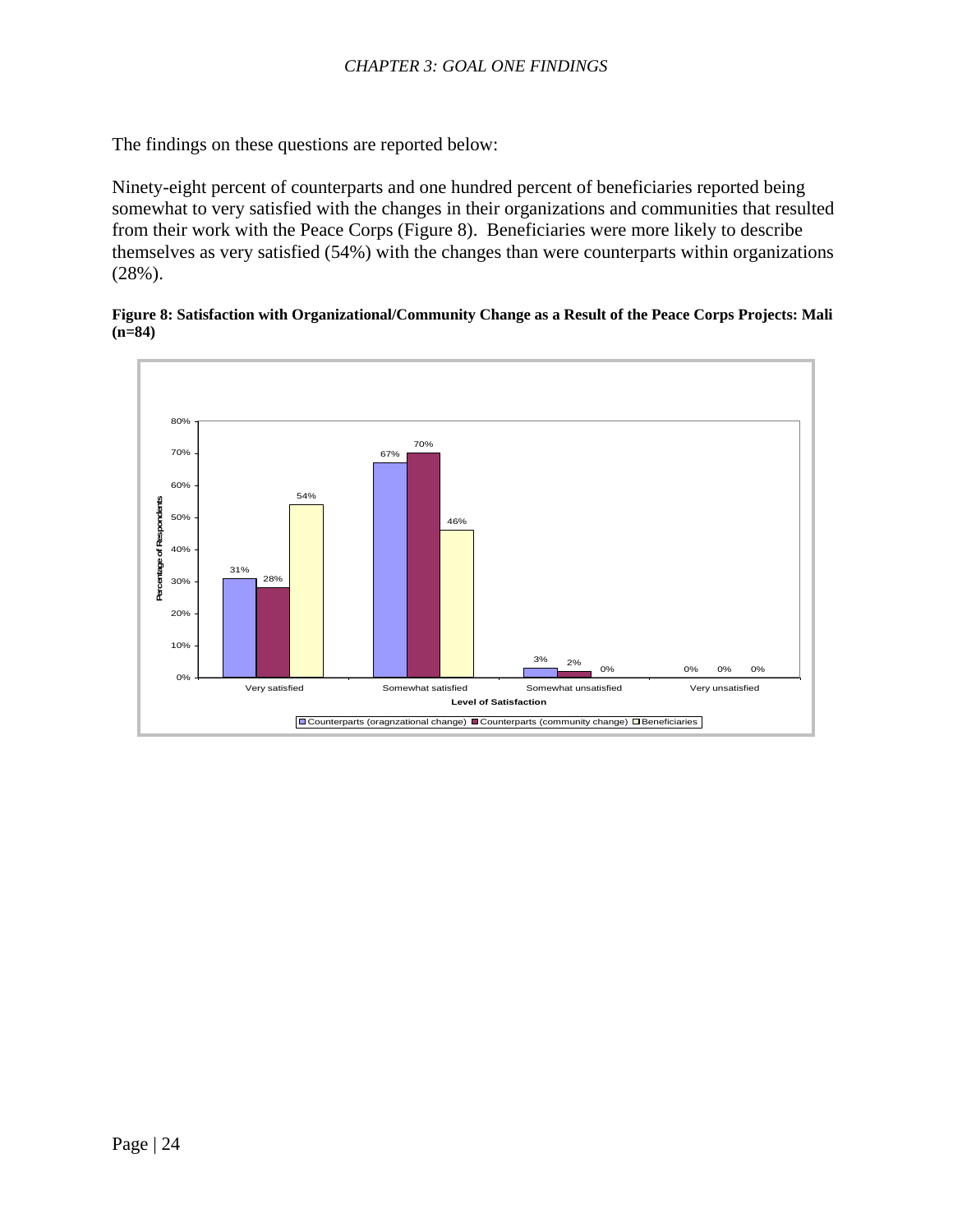### <span id="page-24-0"></span>**Collaboration with the Peace Corps**

Ninety-seven percent of counterparts reported that they were either somewhat or very satisfied with the level of collaboration between their organization and the Peace Corps (Figure 9). When examined by respondent type, the data showed that beneficiaries expressed a higher level of satisfaction (54 percent) than the counterparts (31 percent).



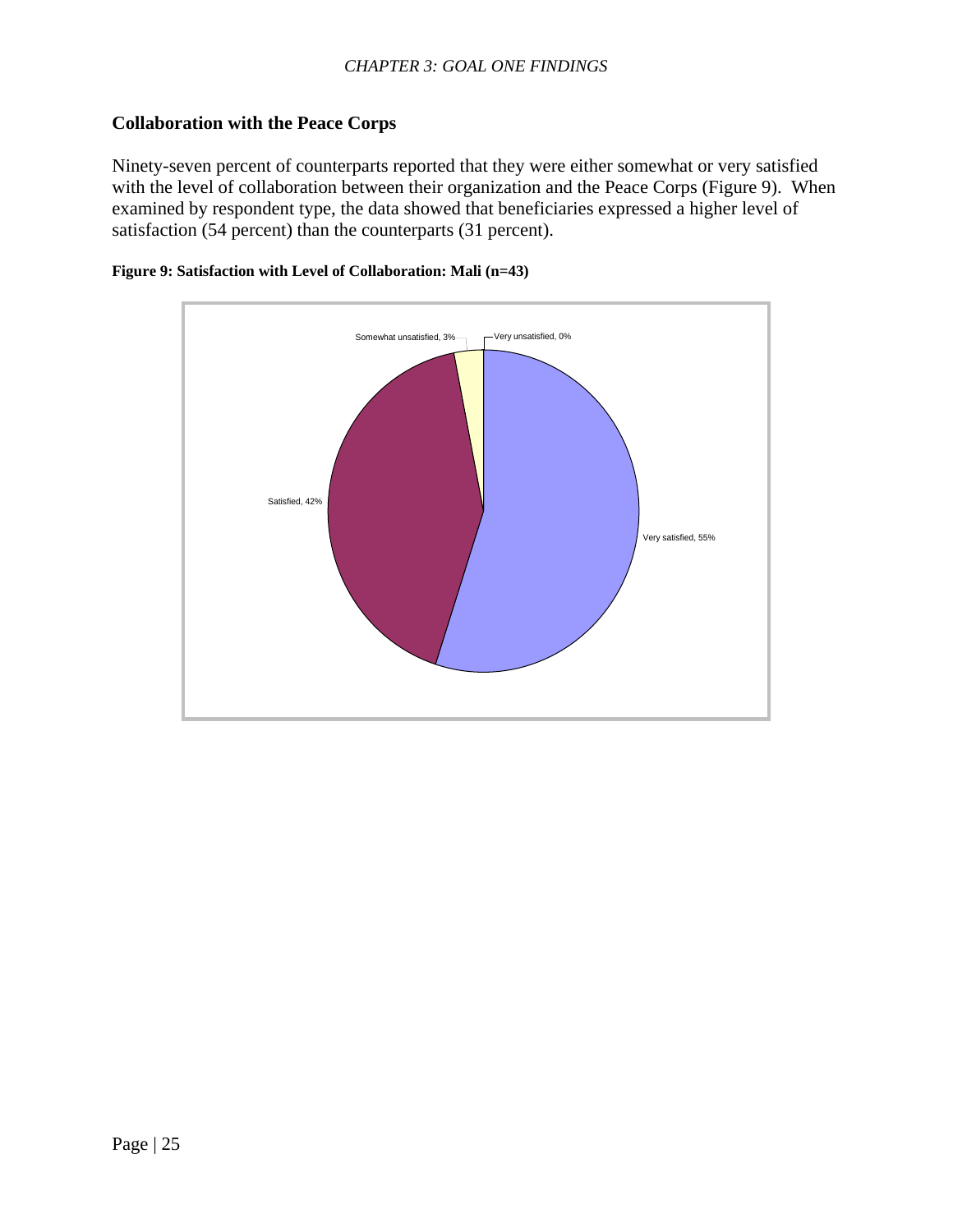### <span id="page-25-0"></span>**Did HCNs Think Their Needs Were Met?**

Eighty-eight percent of counterparts and beneficiaries indicated that the Peace Corps' projects met their organizations' needs completely or to a large extent and seventy-eight percent reported that the community's needs were met completely or to a large extent (Figure 10).



#### **Figure 10: Extent to Which SED Project Met Respondents' Needs: Mali**

The unmet need most discussed by respondents focused on the continual need for community and organizational support.

### **HCN comments about areas of unmet need:**

*Often, the artisans are asked to contribute by paying their counterpart money, which is very difficult. Unlike Suisse Contact (an NGO), Peace Corps does not pay counterparts to support Volunteers' projects*.

*Once a training session is complete, Peace Corps Bamako does not accept that we reorganize it again even though the need is there.*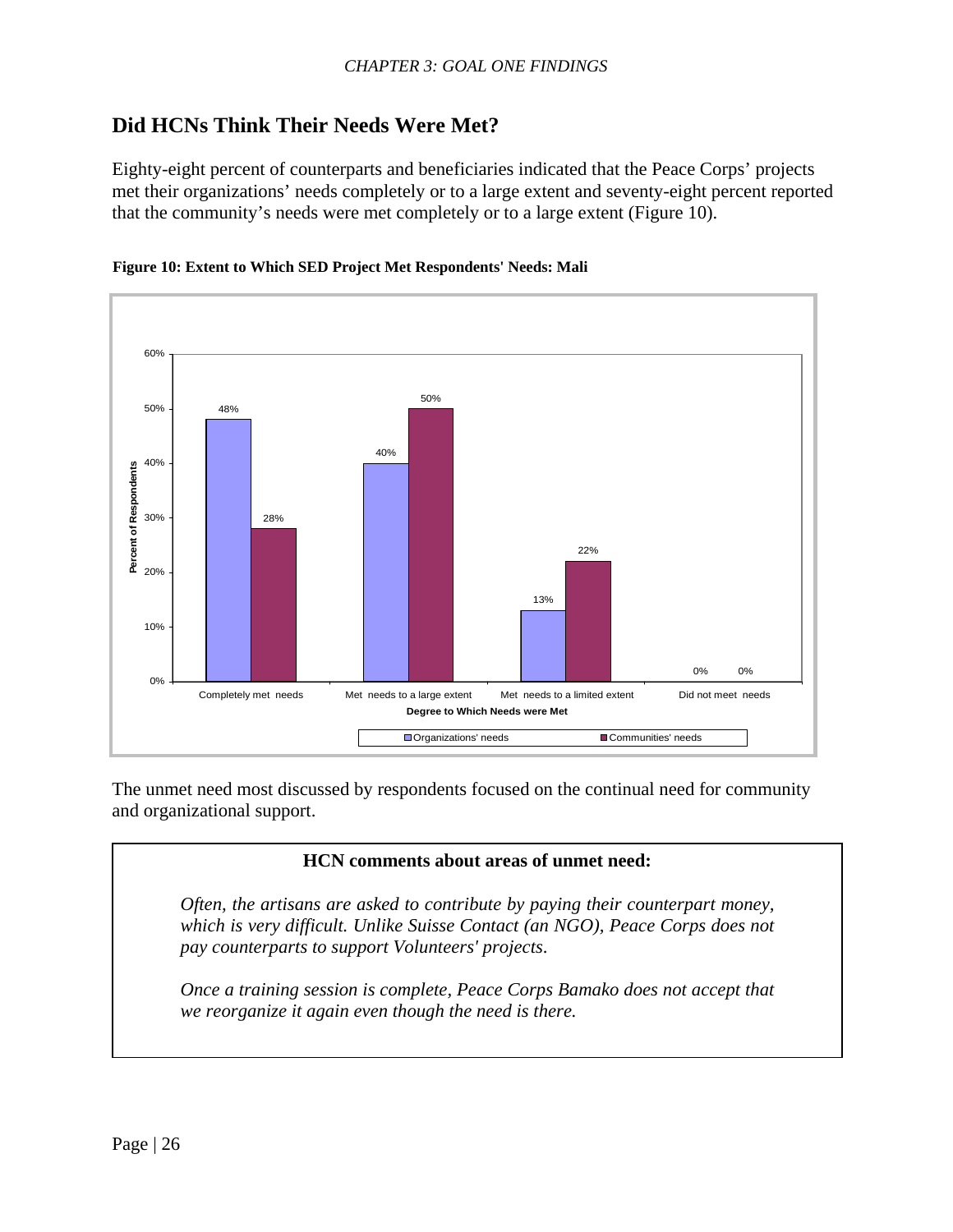### <span id="page-26-0"></span>**Would HCNs Want to Work with the Peace Corps Again?**

Another measure of satisfaction is whether counterparts and beneficiaries would want to work with another Volunteer. All counterparts (100%) indicated that they would welcome another Volunteer.

#### **Counterpart comments on working with another Volunteer**

*Malians always welcome [them] and Volunteers bring innovations.* 

*That will fill-up the gap - in terms of human resources, as we move towards rural areas.* 

*They are sincere and ready to help us. They guide us in the right direction.* 

### **Support and Barriers to Project Performance**

Counterparts offered advice for other sites that planned to implement similar projects, commenting that sites needed to have well-defined roles and expectations before starting the project.

#### **Counterpart advice regarding how sites should prepare for an SED Project**

*Peace Corps staff should organize groups and /or organizations who will work with the volunteer.* 

*All the stakeholders must be involved in the trainings.* 

*The community should welcome volunteers, bring them to the fields to see and identify real needs, and propose the work to be performed during their stay.* 

Beneficiaries and counterparts mentioned "reciprocal commitment" and collaboration between *Volunteers should understand the local language (dialect), involve the entire community in decision-making, and "own" the projects. Partner organizations should:* 

- Have initiatives before having a volunteer **and projects**.
	- *Have transparent people involved in the management*

 $\overline{\phantom{a}}$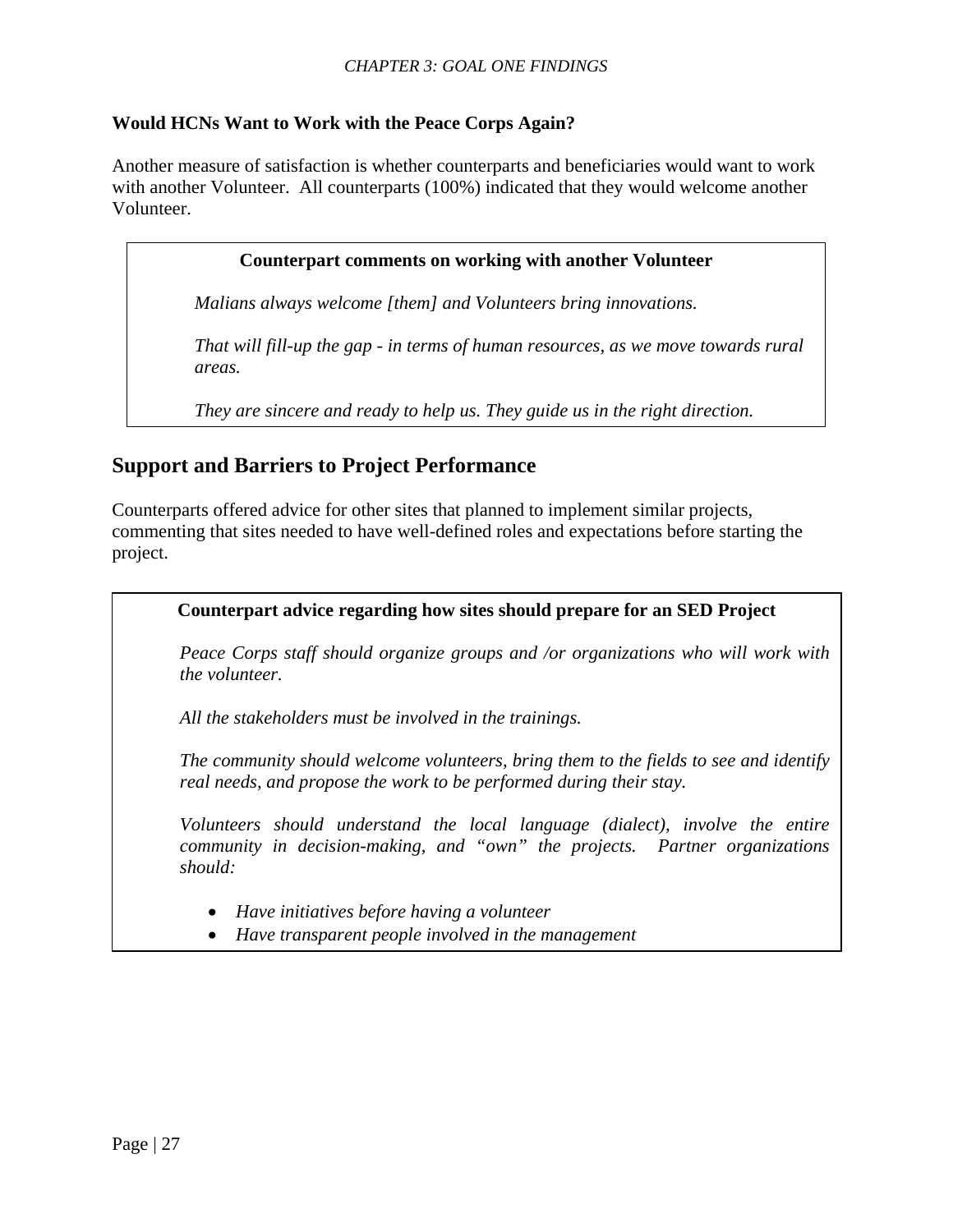### **Factors related to project success from Counterparts**

<span id="page-27-0"></span>*The involvement of all stakeholders (local and administrative authorities, population) in improving the health of the population on trash management. Create temporary employment.* 

*Availability, curiosity of the counterpart, and the creative mind. The involvement of the schools and women's associations, and mainly the support granted by the Deputy Governor (i.e., the Deputy Governor often comes to see our activities).* 

Barriers to project success mentioned by counterparts focused on Volunteers' difficulty with the local language and limited organizational resources.

#### **Areas for Further Research**

Two main themes for more study emerged:

- Pre-implementation preparation
- Planning for sustainability

**Pre-implementation preparation:** Forty-six percent of counterparts did not have a clear understanding of the project's goals and activities at the start of the project (Figure 11). When asked about the basis for their understanding, very few respondents offered detailed answers other than saying that they developed their understanding of the project as it was being implemented.

#### **Figure 11: Pre-implementation Project Clarity: Mali (n=43)**



**Planning for sustainability:** Factors which decreased the sustainability of the project's organizational-level changes included lack of support from the leadership of the HCN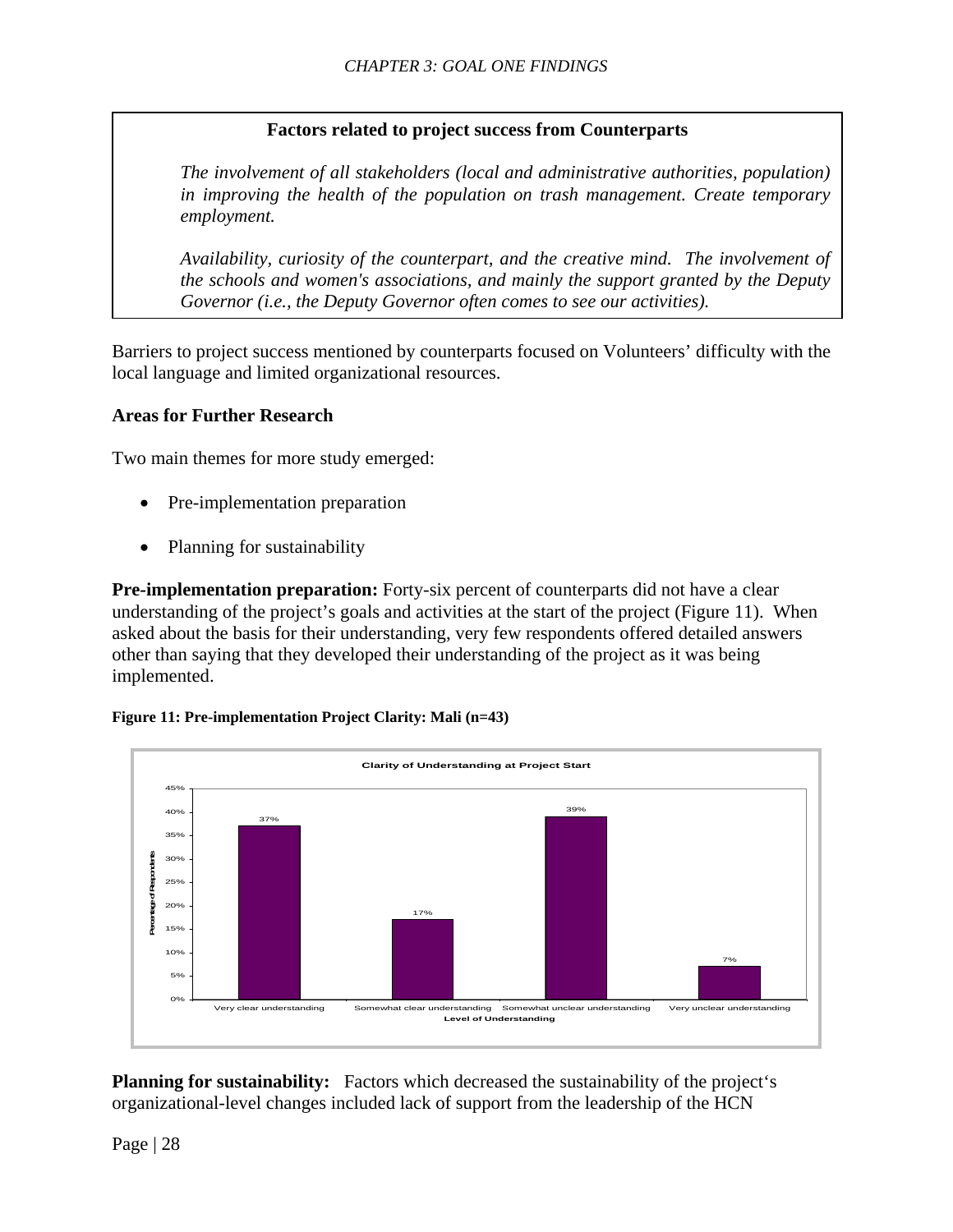<span id="page-28-0"></span>organizations and lack of skilled and/or trained staff. With regard to the sustainability of community-level changes, the primary barriers were a lack of community support and a lack of skilled and/or trained individuals (Figure 12).

All of the respondents, both counterparts and beneficiaries, reported that they would welcome another Volunteer.





\* These categories were not options when respondents were asked about factors that made it difficult to maintain community changes.

Peace Corps/Mali may want to examine these two factors--the lack of support from the leadership of the HCN organizations and the lack of skilled and/or trained staff— to determine the extent of any problems and to identify ways to address those issues.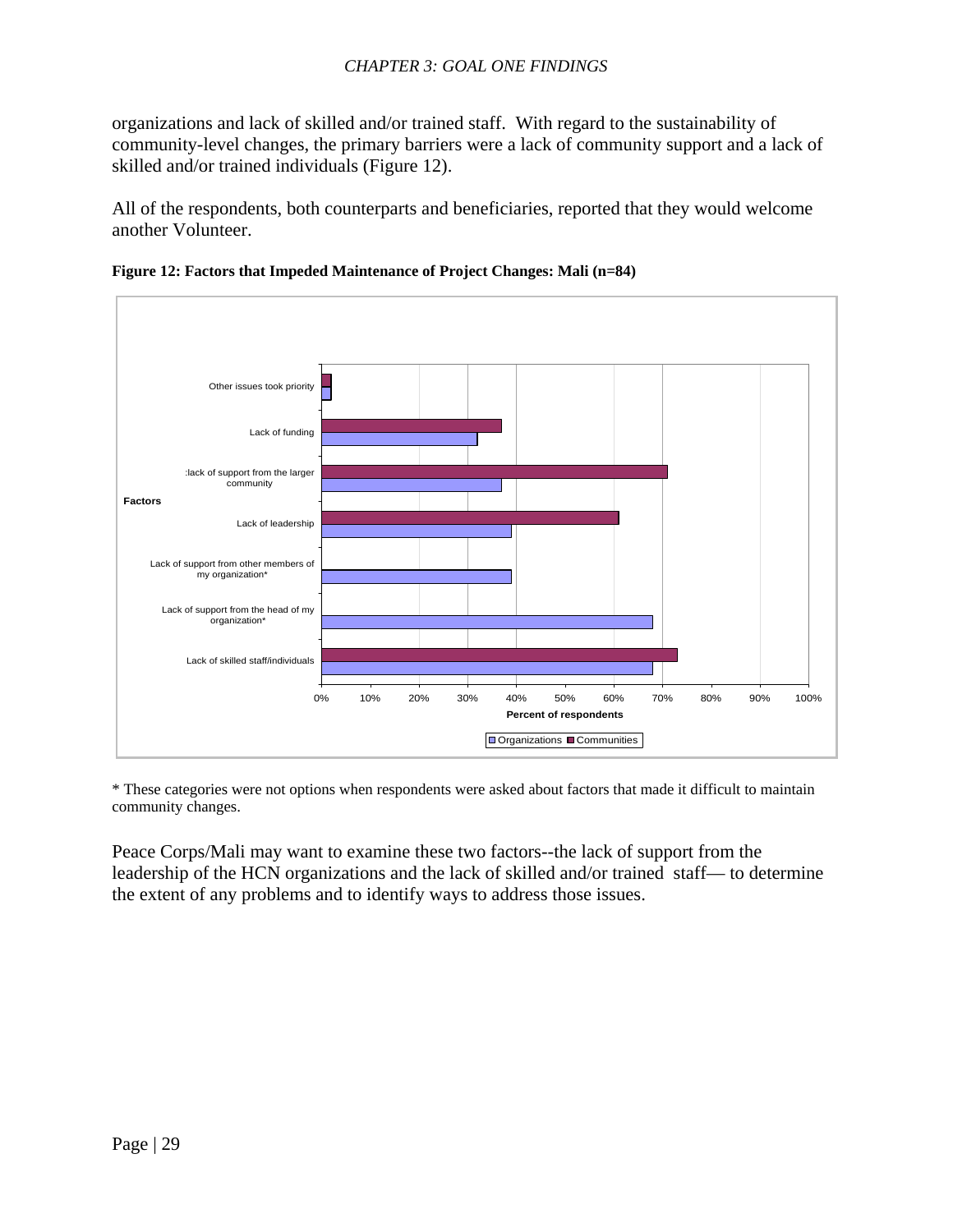## **CHAPTER 4: GOAL TWO FINDINGS**

<span id="page-29-0"></span>This section addresses how and to what extent Volunteers promoted a better understanding of Americans among the HCNs with whom they lived and worked. The section begins with a description of what Malians thought about Americans prior to working with a Volunteer and how they acquired that information. The section continues with a description of how much and in what ways Malians interacted with Volunteers and concludes with their opinions of Americans after interacting with Volunteers.

### **How did Malians Get Information About Americans Prior to Interacting with the Volunteer?**

Prior to the assignment of a Peace Corps Volunteer in their community, 100 percent of counterparts and beneficiaries and 72 percent of host family respondents reported that they had some prior knowledge of Americans.

Among counterparts and beneficiaries the most frequently mentioned sources of information were television or movies followed by newspapers (see Figure 13). Among host family members the most frequent source of prior information about Americans was also television. However, among host family members the second most frequently mentioned source of information did not fit into the predefined categories and was coded as other. Radio broadcasts fit into this category, for example. While counterparts and beneficiaries reported having prior information about Americans, 18 percent of host family members reported having no prior information about Americans.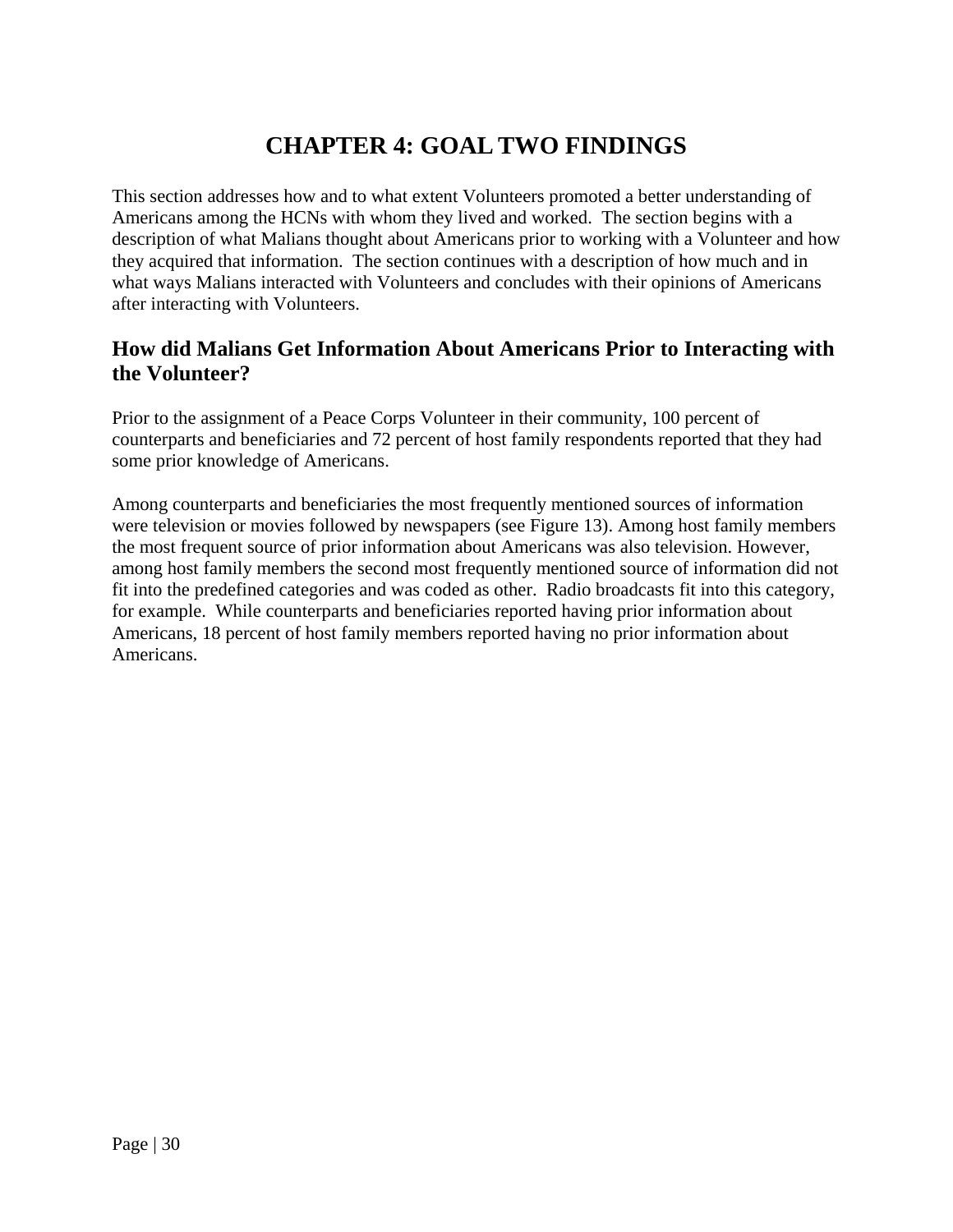<span id="page-30-0"></span>

**Figure 13: Sources of Information About Americans Prior to Interacting with a Volunteer: Mali (n=106)** 

### **What Were Respondent's Opinions About Americans Prior to Interacting with a Volunteer?**

Counterparts, beneficiaries, and host family members were asked for their impressions of a typical person from the United States before working with Peace Corps Volunteers. Respondents held a broad range of views about Americans before their interaction with a Peace Corps Volunteer.

A common theme was a perception that there were significant cultural differences that would make it hard to work together. In addition, several respondents noted suspicions regarding the motivations of Americans that come to Mali.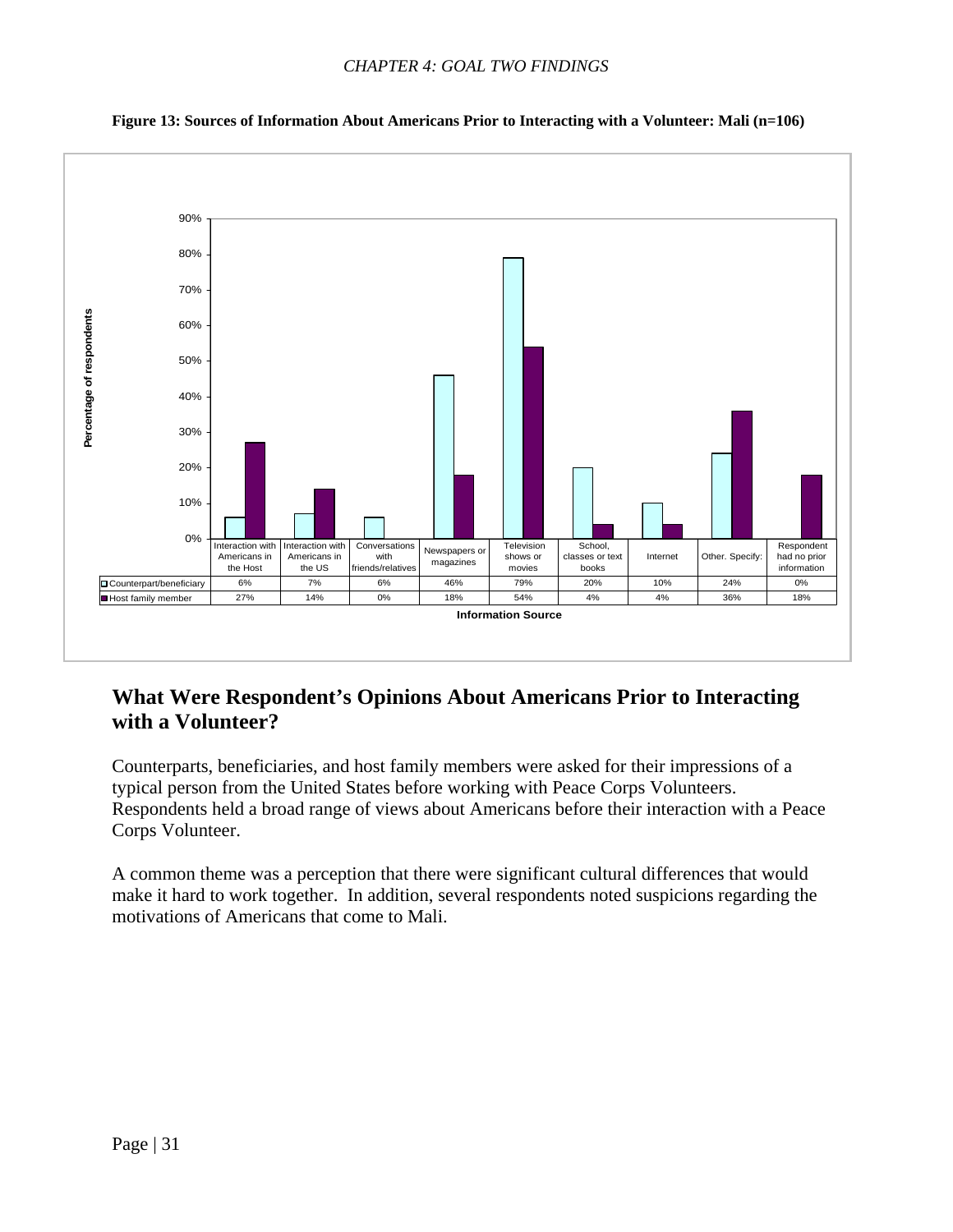### **HCN opinions of Americans prior to interacting with a Volunteer**

<span id="page-31-0"></span>*For me, they were like rebels, bloody killers (exactly as the Tuareg Rebels we have here in Mali).*

*Wick*[ed]*, because they don't have the same religion and same judgment as we do.* 

*People ready to help us (Africans). So when someone helps you, you should also help that person (to encourage him).* 

*Spies coming to exploit us in a different way.* 

### **To What Extent Did Respondents Have Experience with the Peace Corps and Volunteers?**

All respondents reported considerable experience with Volunteers. Counterparts reported working with an average of three Volunteers, while beneficiaries had worked with two. On average, the host families interviewed for this study had lived with two Volunteers. The average length of contact was 26 months for counterparts, 18 months for beneficiaries, and 15 months for host families.

#### **How Much and What Types of Contact Did HCNs Have with Volunteers?**

Goal 2 of the Peace Corps is based on the idea that through frequent and varied interaction with Volunteers, HCNs will better understand Americans. This section describes the number and types of interactions that HCNs had with Volunteers.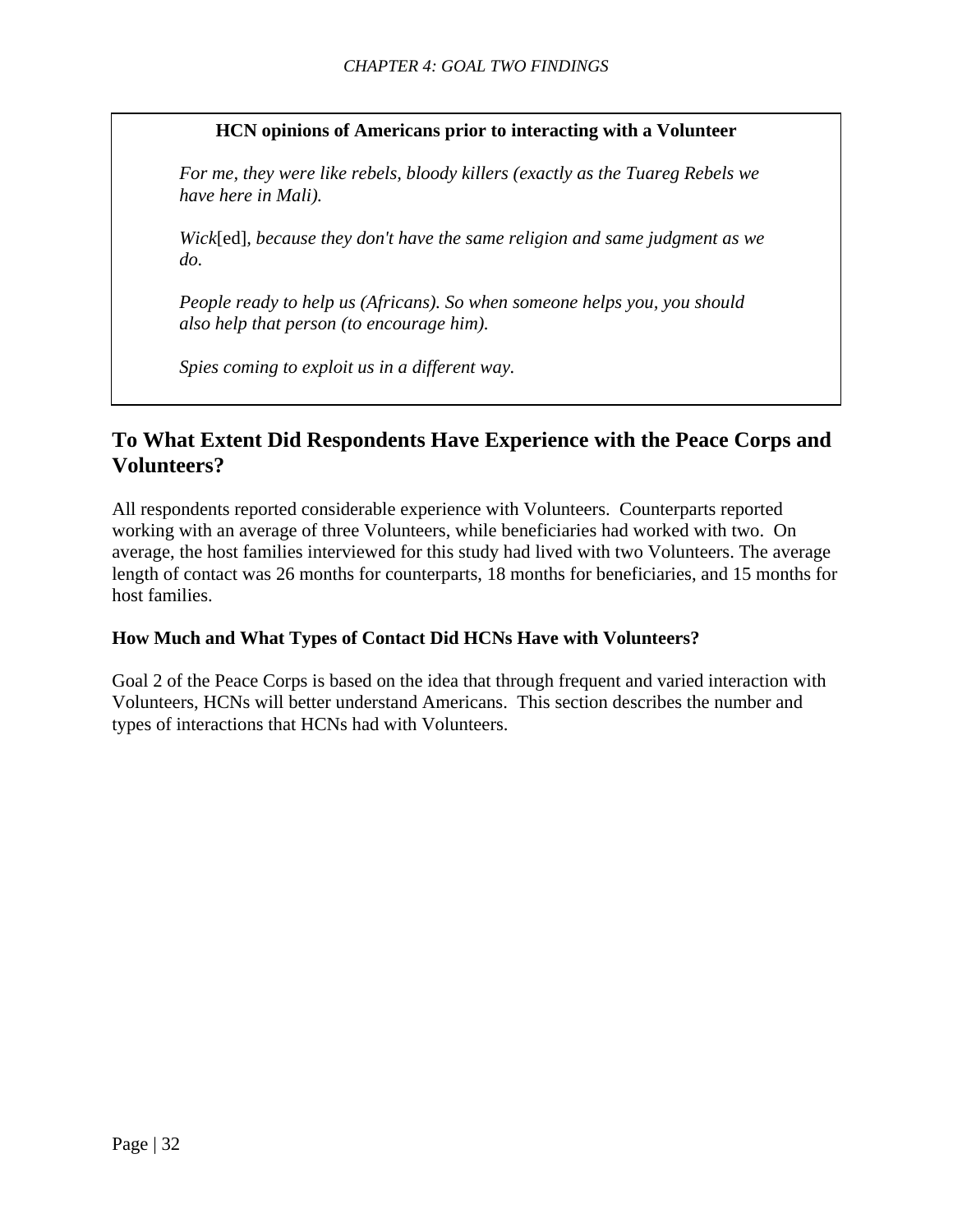<span id="page-32-0"></span>**Host family members:** When asked about the types of things that respondents did with Volunteers that they hosted, all of the respondents said that they ate meals together and almost all said that they talked about life in Mali and socialized together (see Figure 14).



**Figure 14: Activities that Host Family Members and Volunteers Shared: Mali**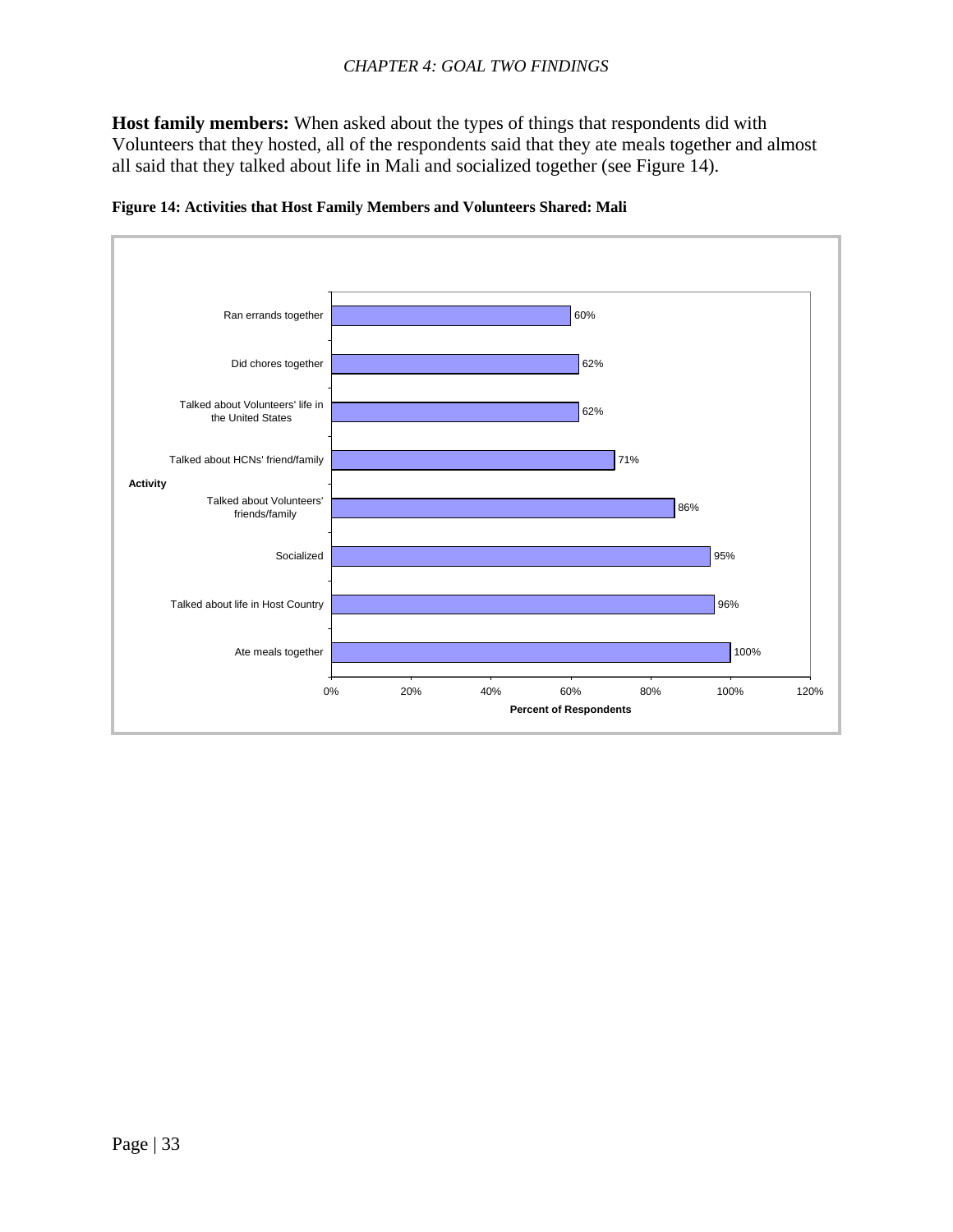<span id="page-33-0"></span>Respondents rated the relationships they formed with the Volunteers they hosted positively, with 48 percent reporting that they were very close to the Volunteer and thought of that Volunteer as part of their family. An additional 38 percent considered the Volunteer a good friend (Figure 15).



**Figure 15: Host Family Rating of the Relationship Formed with the Volunteer: Mali**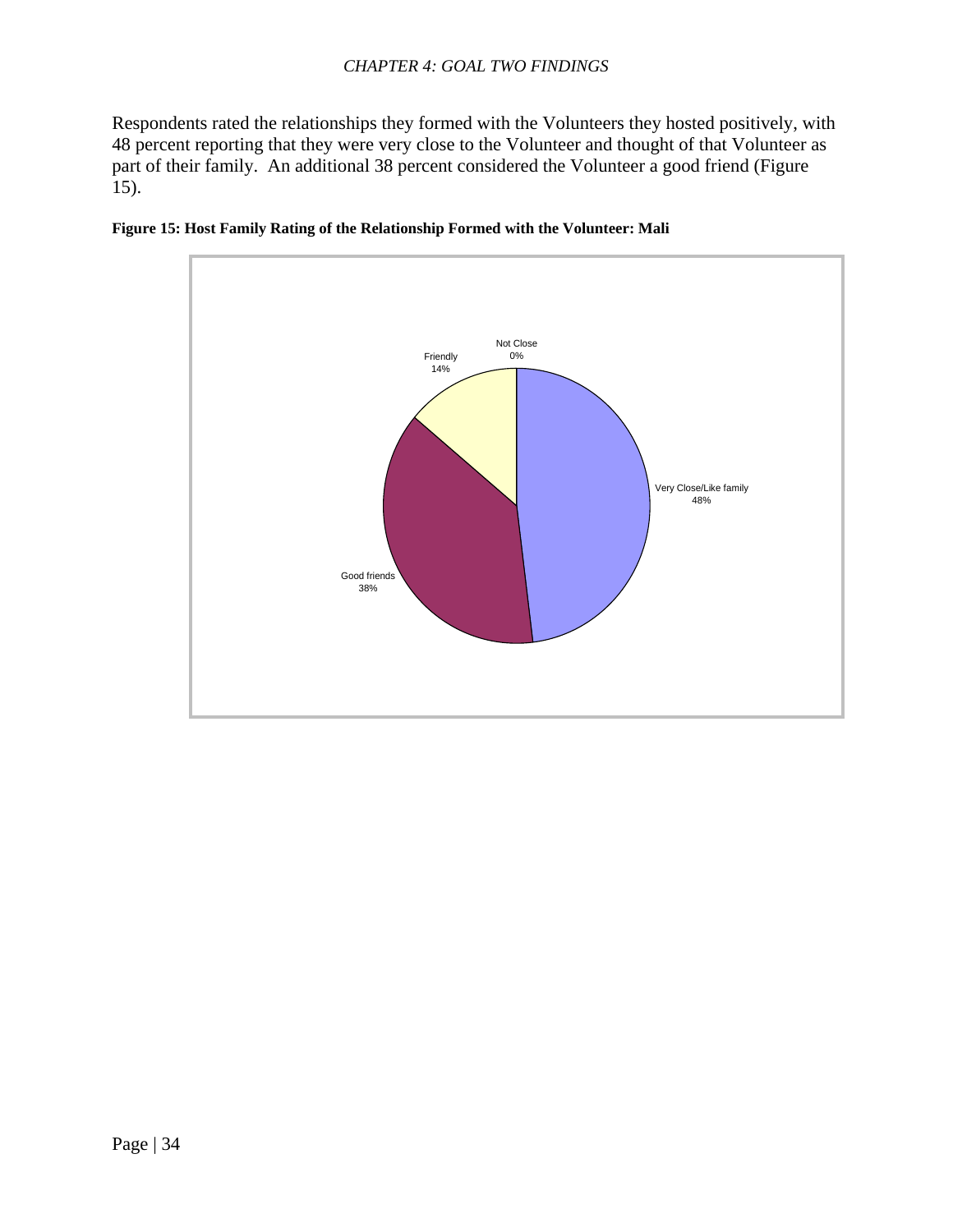<span id="page-34-0"></span>**Host country counterparts and beneficiaries:** The majority of beneficiaries and counterparts reported seeing Volunteers either daily or weekly, in both social and work-related settings (Figure 16).



**Figure 16: Frequency of Volunteer Interaction with Counterparts and Beneficiaries: Mali**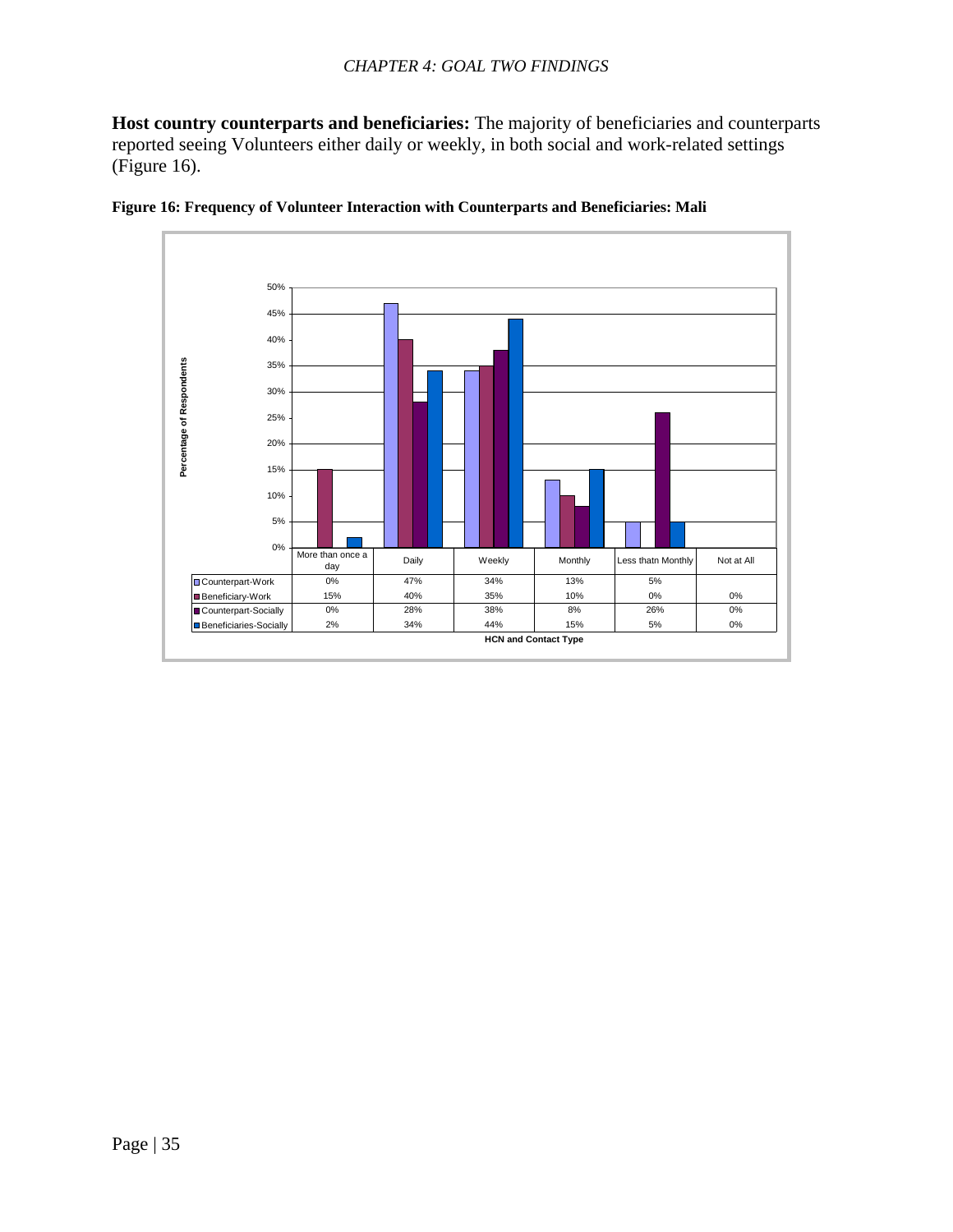### <span id="page-35-0"></span>**Changes in HCNs' Understanding of Americans After Interacting with a Volunteer**

This section provides information about changes in HCNs' opinions of Americans as well as some detail about what they learned about Americans from interacting with Volunteers.

### **Were Respondents' Opinions of Americans Better or Worse After Interacting with a Volunteer?**

After working and interacting with the Volunteer, most respondents (74%) had a more positive view of Americans.

### **How HCNs' Opinion of Americans Changed After Interacting with Volunteers**

### **Counterpart comment**

*We thought they were very difficult to understand. But they are sociable and have respect for people. They are not shy when doing something. They persevere until they get what they want.* 

### **Beneficiary comments**

*My perception has changed positively.* 

*I thought they were very racists, it was the opposite. They integrate easily.* 

### **Host family comment**

*This (my opinion) has totally changed. I saw in them hard workers, people who really want others to get developed.* 

### **Findings on What Malians Learned About Americans from Volunteers**

Volunteers' ability to get along with others and to work hard were the traits most frequently mentioned when Malians described what they had learned about Americans from the Volunteers.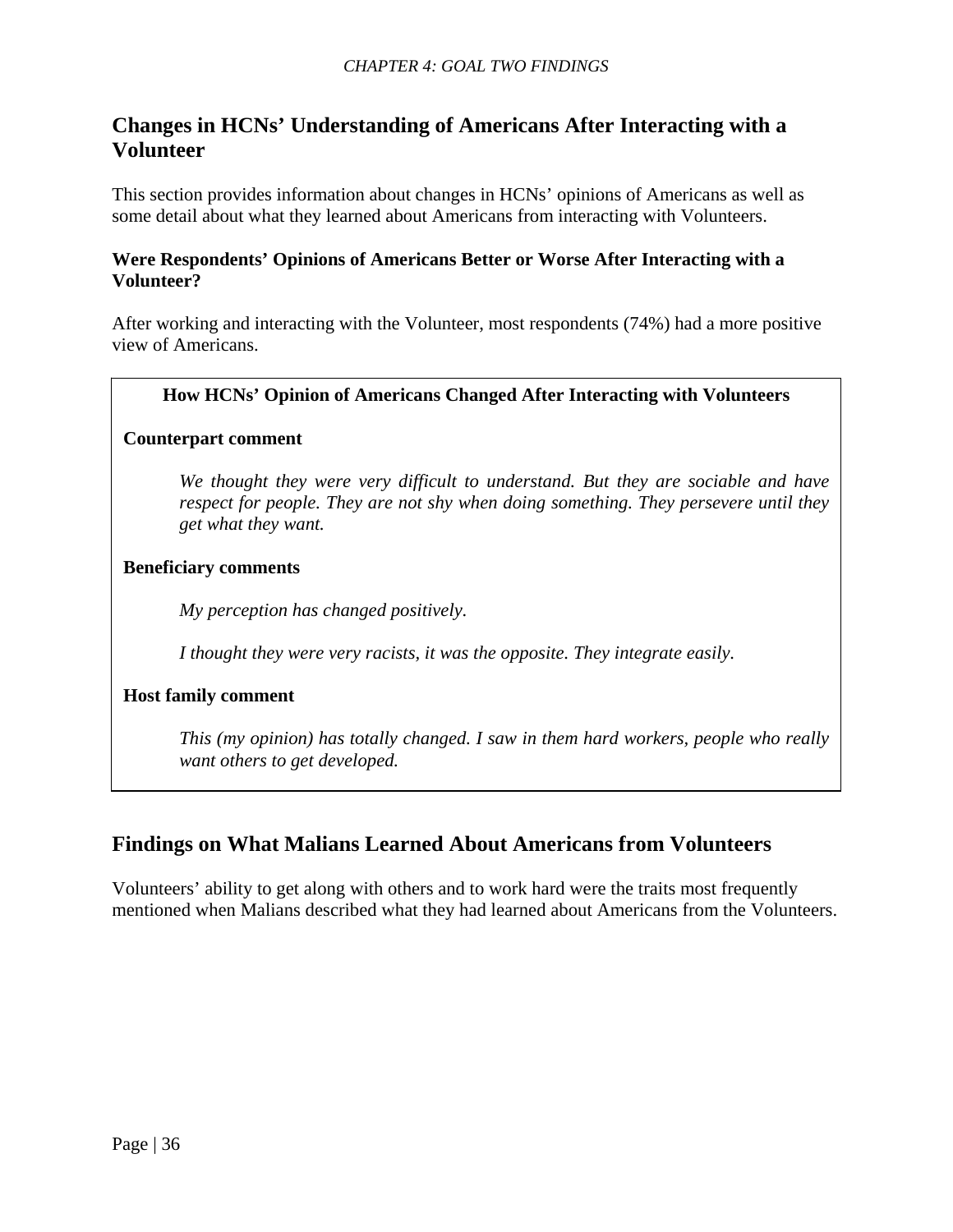<span id="page-36-0"></span>The host country nationals were asked to indicate how much they had learned from the Volunteer on a standard list of topics about American life (Figure 17). The most frequent category among counterparts was how to speak English, among beneficiaries was about daily life in the United States and among host family members was about American food.





When asked about their opinions after interacting with Volunteers, most respondents provided general responses about having more realistic and positive views.

### **HCNs' opinions of Americans after interacting with a Volunteer:**

*Before, we thought they were just tourists who come to gather information; we did not know they could work with us. Now we know they come for our happiness. We are no longer scared to challenge them.* 

*My perception has changed greatly. They are simple and ready to collaborate.* 

When asked about the types of things they remembered most about working or living with someone from another country, respondents focused on Volunteers' work ethic and friendliness.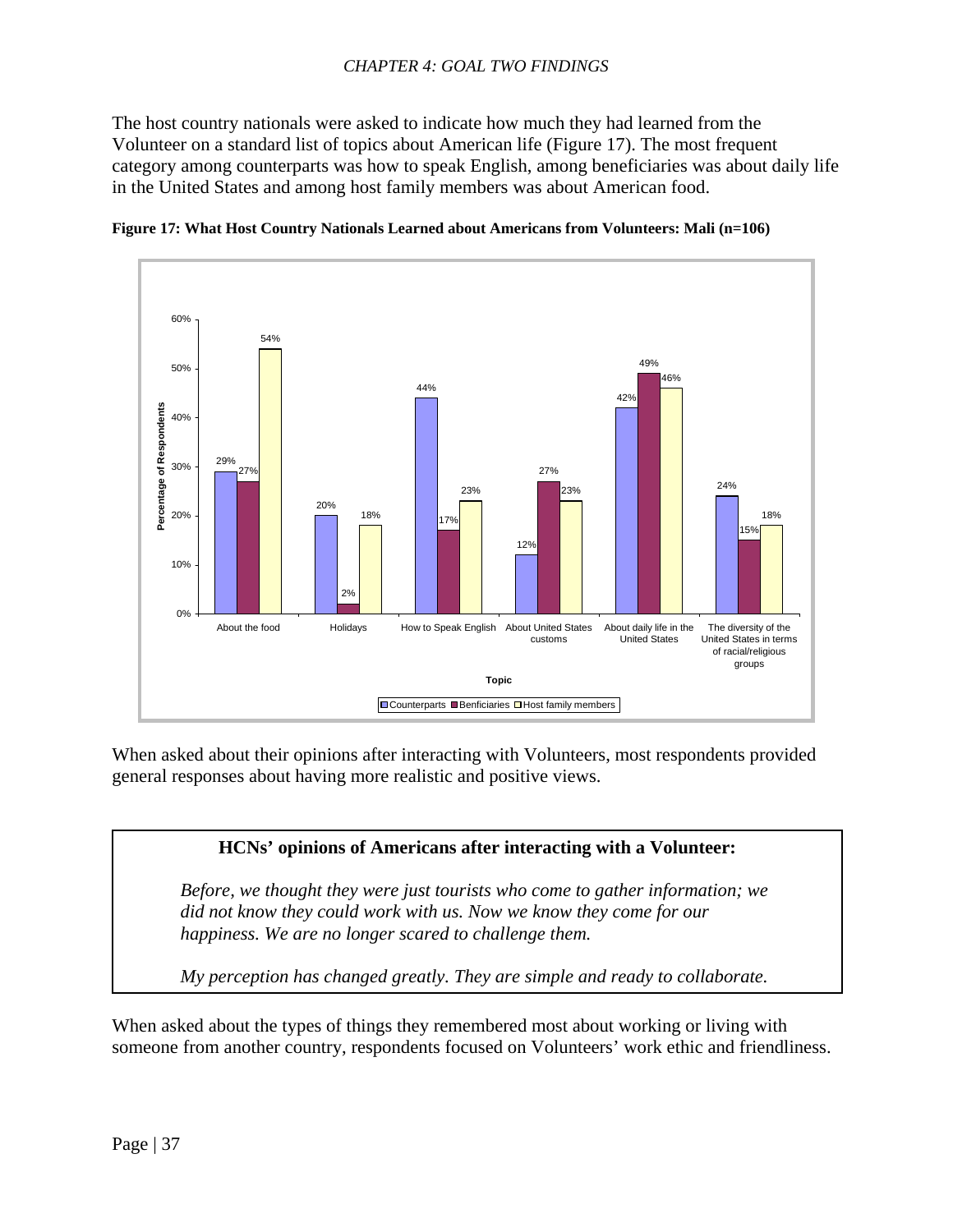### <span id="page-37-0"></span>**HCN comments about what they remembered most about interacting with someone from another country:**

*Their work experience; she knew a bit of everything and got interested in everything (she always asked questions to understand things).*

*They thought we were living badly when they arrived in our country. But, they lived our reality and realized now that we also live well. Even so, they always had negative ideas about our lives their minds.*

[They are] p*eople of principle, very regular.* [I learned] t*o change together, eating together from the same plate with our hands.*

With regard to particular things the Volunteers did that helped the respondents to learn about Americans, there was no single event that people recalled and few concrete responses. Instead, people focused on how the Volunteers conducted themselves during the time they were in the community.

### **HCN comments about ways that Volunteers helped promote positive relationships across cultures:**

*Their availability at all times. They like to tell the truth. They are very serious at work.*

*The intervention in all areas (advice in all areas) without regard to gender.* 

### **How Did Respondents Describe Americans?**

After each interview ended, interviewers completed a check list of personality descriptors to indicate whether respondents spontaneously used any of those terms during the interview (Figures 18 and 19).

The most frequently used **positive terms** were:

- Hardworking (100 percent)
- Willing to work together (99 percent)
- Motivated to do the work (97 percent
- Possessing strong technical skills (83 percent)

The most frequently mentioned **negative terms** were:

- Individually oriented (97 percent)
- Lacking in common sense (64 percent)
- Unreliable (62 percent)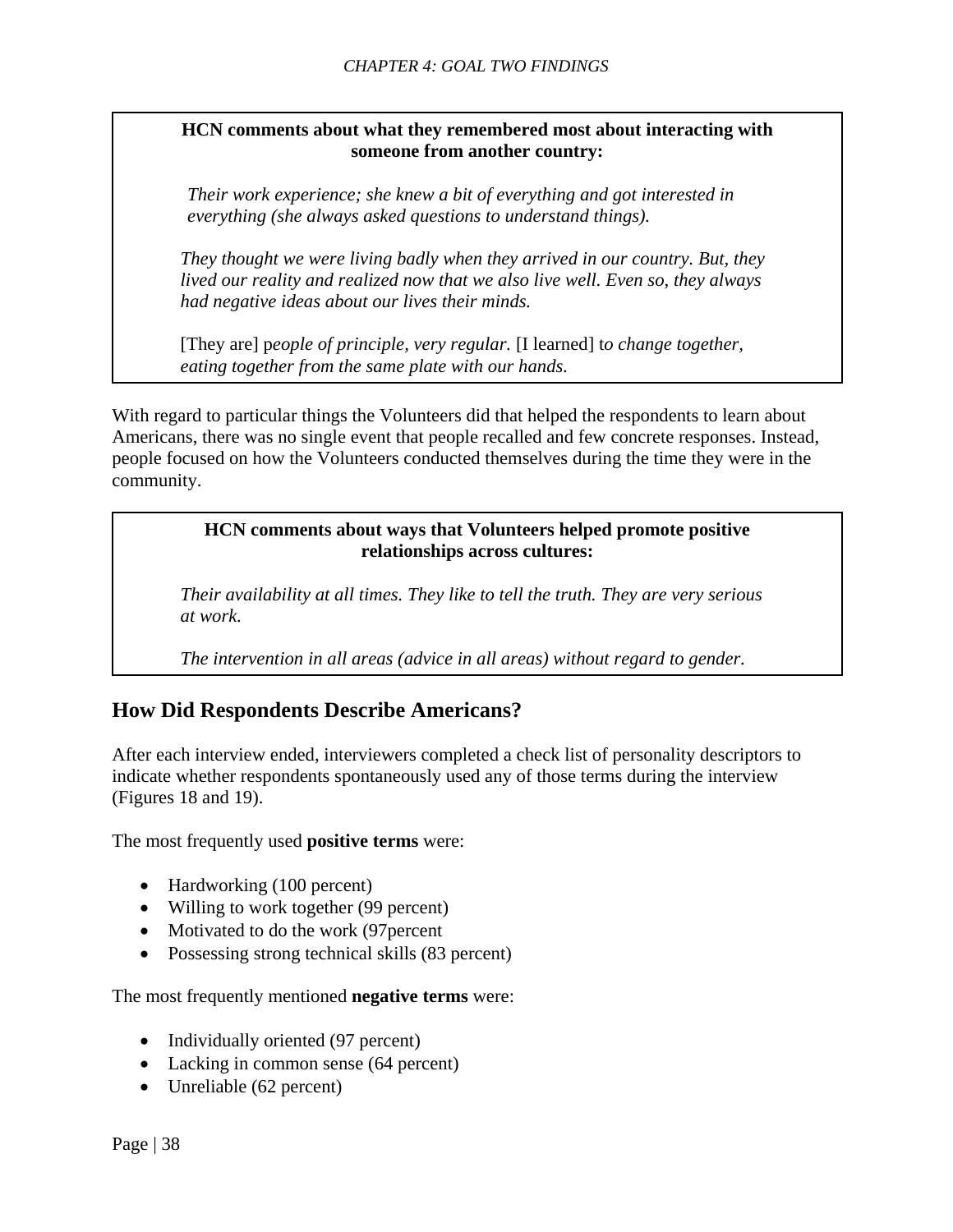

<span id="page-38-0"></span>**Figure 18: Positive Terms Spontaneously Used to Describe Americans: Mali (n=106)** 

**Figure 19: Negative Terms Spontaneously Used to Describe Americans: Mali (n=106)** 

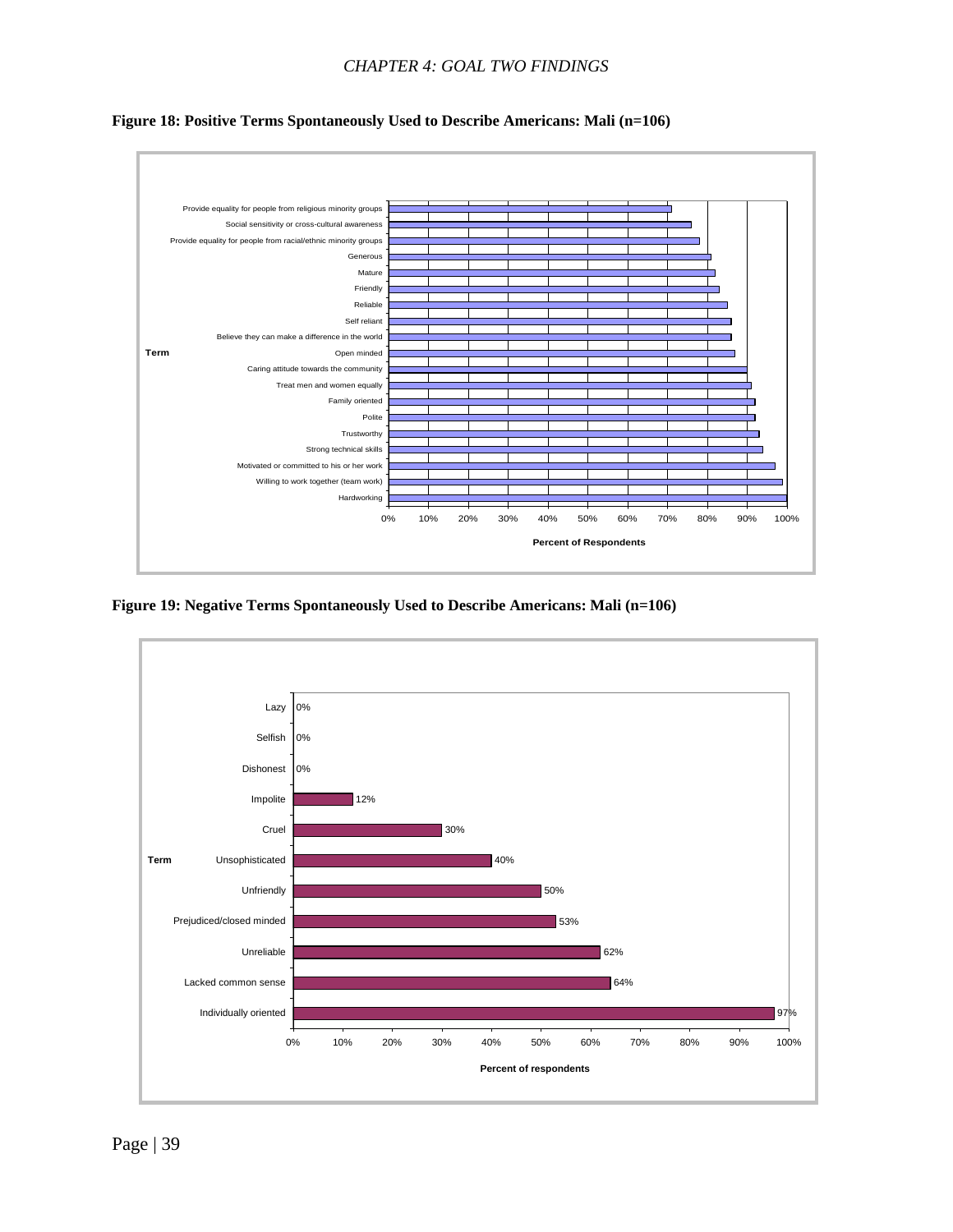### <span id="page-39-0"></span>Lessons Learned Regarding Goal Two Performance

learned about daily life in America and less than 30 percent learned about American customs. The essence of what respondents learned from the Volunteers was connected to the American work ethic and organizational skills. Less than 50 percent of respondents indicated that they

Malians to use the terms "lacking in common sense," "unreliable," "closed-minded," and "unfriendly?" Some of the Malians' perceptions of Americans could be used in pre-service and in-service trainings to explore different meanings of Volunteers' behavior. Specifically, what led the

Equally, Volunteers would benefit from knowing about the positive views that Malians held about their predecessors.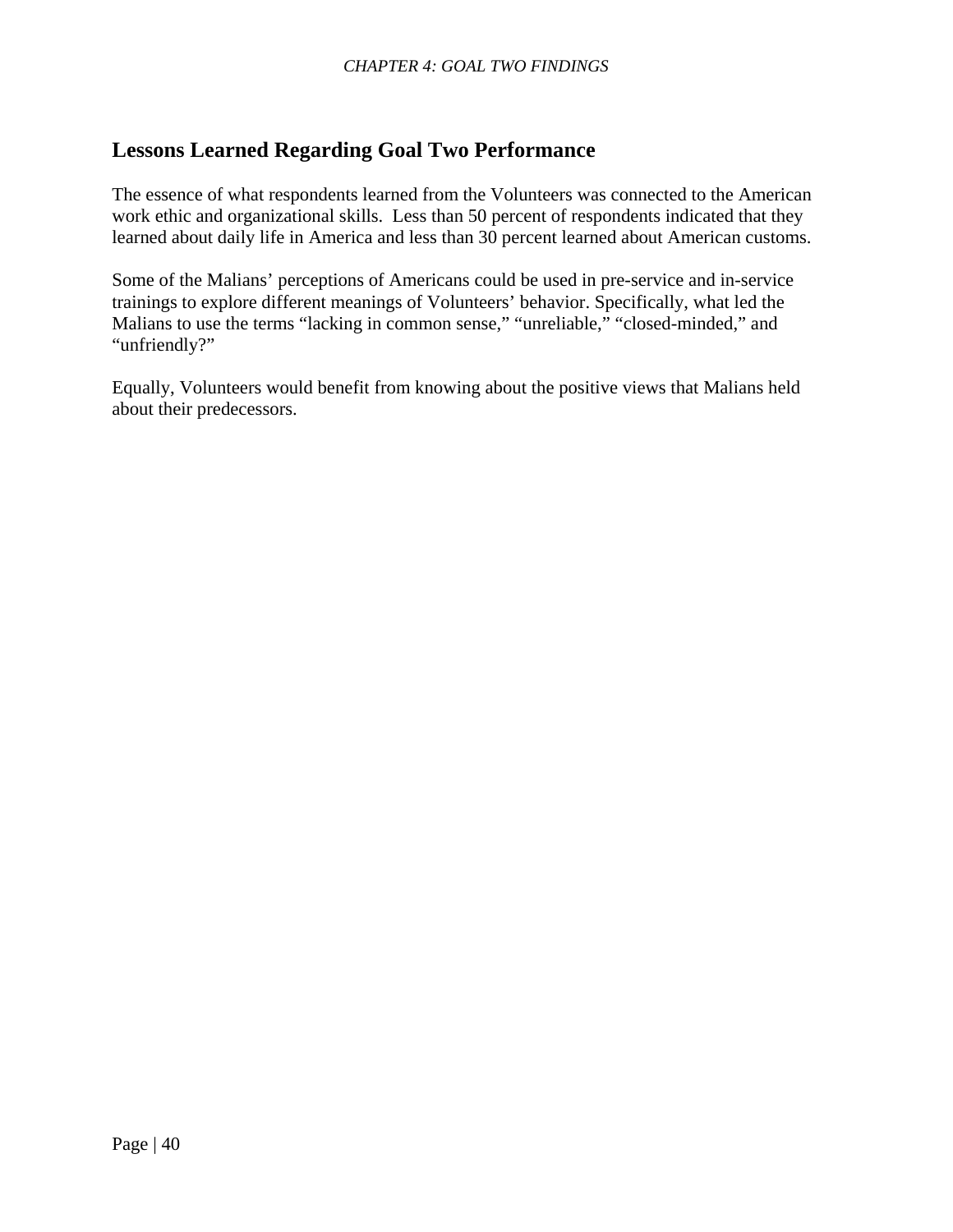## **CONCLUSIONS**

<span id="page-40-0"></span>Peace Corps meets it goals of building local capacity (Goal 1) and promoting a better understanding of Americans among host country nationals (Goal 2) primarily through the service of its Volunteers. A key element of this service is that Peace Corps Volunteers live in the communities where they work and deliver technical interventions directly to beneficiaries living in areas that lack local professionals. The impact studies are one way the Peace Corps measures the effect of its Volunteers. In particular, these studies document the HCN perspective on the work of Peace Corps Volunteers.

The findings in Mali indicate that there was a successful transfer of organizational, technical, and business management skills; small business opportunity expansion occurred; business owners improved their access to microfinance institutions/services; and capacity building was sustained. Regarding Peace Corps' Goal 2, HCNs who interacted with Volunteers reported more positive opinions of Americans.

A lack of support from the leadership of the HCN organizations and a lack of skilled and/or trained staff were cited as frequent barriers to project sustainability by those interviewed.

The Peace Corps will continue its efforts to assess its impact and to use the findings to improve operations and programming.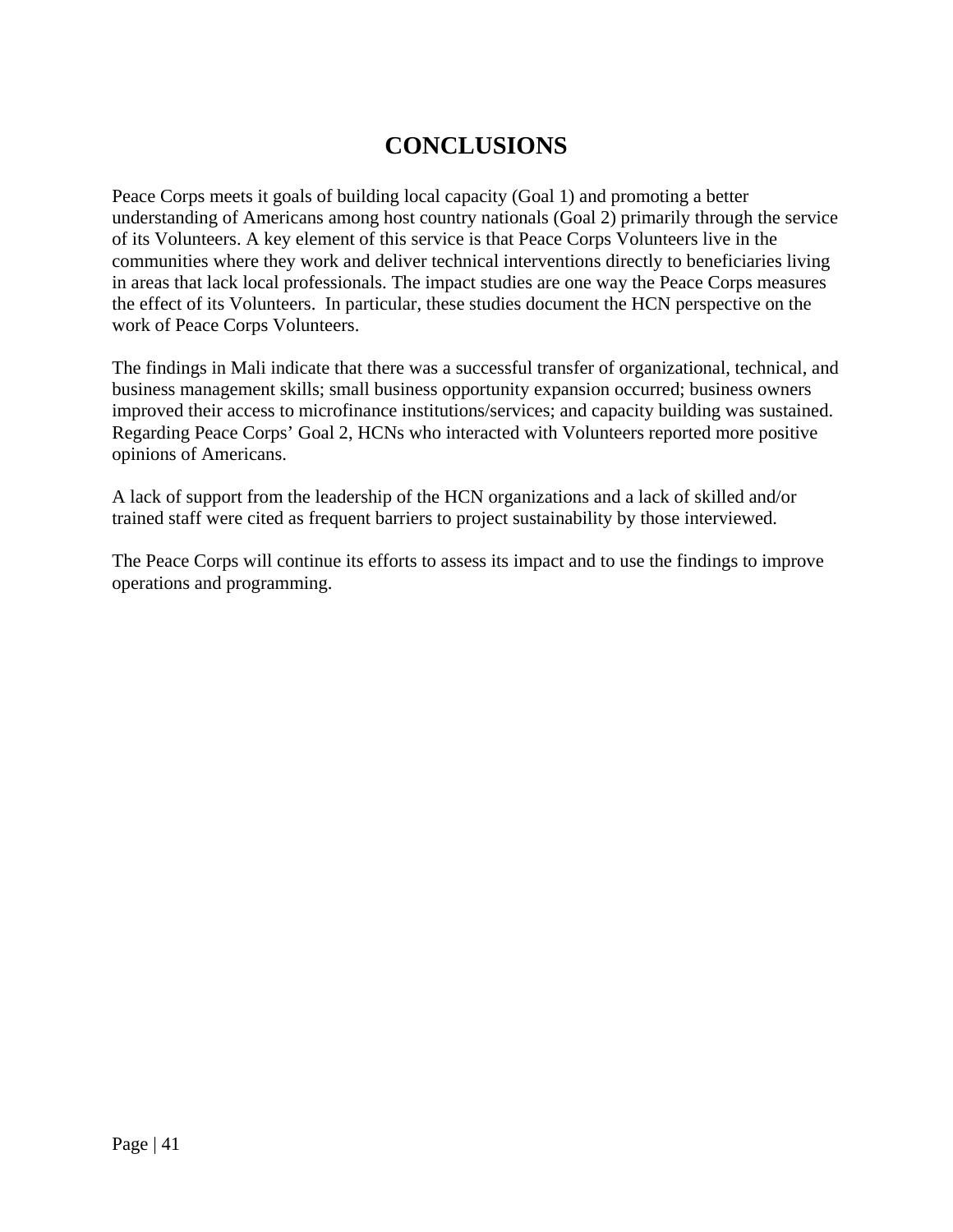#### <span id="page-41-0"></span>**How were the community sites and interview respondents selected?**

In Mali, the team conducted interviews at 14 SED Project sites. The sample of sites at each post was a representative rather than random sample from the list of Volunteer assignments since 2002. Sites that were extremely remote or difficult to reach were excluded. From that list, 14 sites were randomly selected.

- 1. In many sites, only one counterpart had worked with a Volunteer. In those cases, once the site was selected, so was the counterpart.
- 2. With regard to the selection of beneficiaries and host family members and in cases where more than one possible counterpart was available, post staff and /or the Volunteer proposed individuals known to have had significant involvement in the project or with the Volunteer selected. Within a host family, the person with the most experience with the Volunteer was asked for an interview.
- 3. In cases where there were still multiple possible respondents, the research team randomly selected the respondents.

#### **How were the data collected?**

The research questions and interview protocols were designed by OSIRP staff and refined through consultations with the country directors and regional staff at the Peace Corps.

A team of local interviewers, trained and supervised by a host country senior researcher contracted in-country, administered all the interviews. The interviewers conducted face-to-face structured interviews with the following categories of Malian nationals:

- **Project partners/counterparts**: Members of a microfinance institution, nongovernmental organization (NGO), local or national government office, or local or regional business associations (43)
- **Project beneficiaries:** Individuals who work with tourism and artisans, municipal or mayor's offices, NGO/ICT/MFI/entrepreneurs (41)
- **Host family members:** Families that hosted volunteers during at least part of their service (22)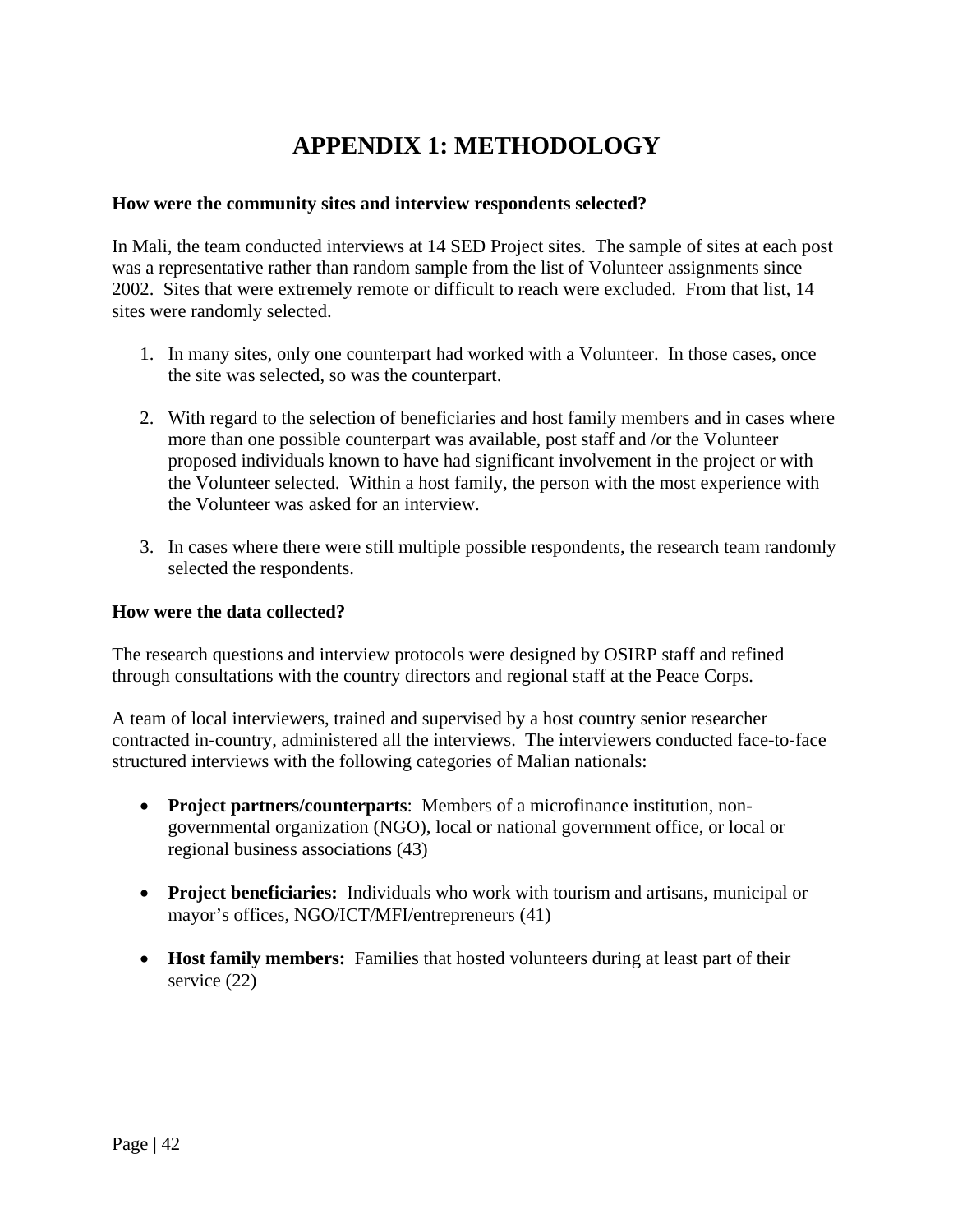<span id="page-42-0"></span>Interviewers used written protocols specific to each category of respondent. At the end of each interview, interviewers completed a post-interview assessment to record their perceptions of the respondent's answers and to note non-verbal cues.

The research teams also reviewed existing performance data routinely reported by posts in the Project Status Reports, as well as the results of the Peace Corps' Volunteer Surveys and Close-of-Service Surveys<sup>[7](#page-42-0)</sup>. The results presented in this report; however, are almost exclusively based on the interview data collected throughout this study.

One hundred six individuals were interviewed in Mali (Tables 2 and 3) for respondent and study characteristics.

#### **Table 2: Description of Study Participants**

| <b>Interview Type</b> | <b>Number of People</b> | <b>Number of Sites</b> |
|-----------------------|-------------------------|------------------------|
| Counterparts          |                         |                        |
| <b>Beneficiaries</b>  |                         |                        |
| Host family members   |                         |                        |
| Total                 | 106                     |                        |

 $\overline{a}$ 

 $7$ Peace Corps surveyed Volunteers periodically from 1973 to 2002 when a biennial survey was instituted. The survey became an annual survey in 2009 to meet agency reporting requirements. The COS survey was discontinued in 2009.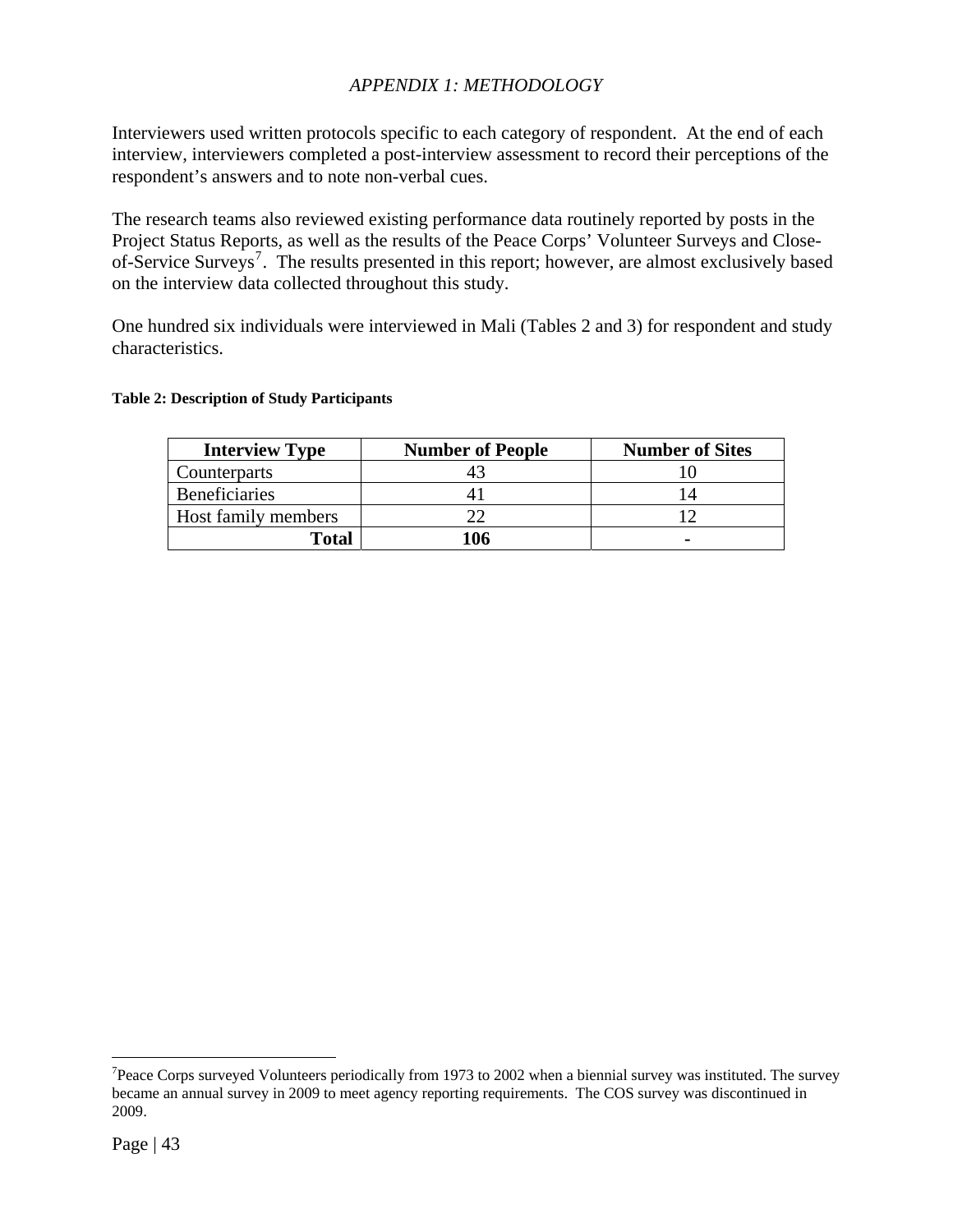### **Table 3: Description of Pilot Study Posts**

<span id="page-43-0"></span>

| <b>Region</b> | Country               | <b>Sector</b>                      | <b>Volunteer</b><br><b>Training</b>                                       | <b>Site Selection</b><br><b>Process</b>                                                                                                                                  | <b>Respondent Types</b>                                                                                                                                                                                                                            | <b>Number of</b><br><b>Respondents</b>  | Data<br><b>Collection</b>             | <b>External</b><br>challenges                                                                                                                                                                                                                                                          |
|---------------|-----------------------|------------------------------------|---------------------------------------------------------------------------|--------------------------------------------------------------------------------------------------------------------------------------------------------------------------|----------------------------------------------------------------------------------------------------------------------------------------------------------------------------------------------------------------------------------------------------|-----------------------------------------|---------------------------------------|----------------------------------------------------------------------------------------------------------------------------------------------------------------------------------------------------------------------------------------------------------------------------------------|
|               |                       |                                    | <b>Classes</b>                                                            |                                                                                                                                                                          |                                                                                                                                                                                                                                                    |                                         | period                                |                                                                                                                                                                                                                                                                                        |
| <b>EMA</b>    | Armenia               | Education<br>(TEFL)                | 4 training<br>classes with<br>start dates<br>between<br>2004 and<br>2008  | Select all sites that<br>met the criteria of<br>having had a<br>volunteer at least one<br>semester and site<br>being physically<br>accessible                            | 1. Ministry officials<br>2. Team teachers and<br>school administrators<br>3. Students and youth<br>tutored by Volunteers<br>4. Staff of local NGOs<br>5. Host family members                                                                       | 88<br>individuals<br>24<br>assignments  | August to<br>November<br>October 2008 | Received<br>approximately 80<br>Volunteers<br>displaced from<br>neighboring<br>Georgia; Petrol<br>shortages<br>temporarily limited<br>travel to sites                                                                                                                                  |
| IAP           | Dominican<br>Republic | Water/<br>Sanitation and<br>Health | 3 training<br>classes with<br>start dates<br>between<br>2003 and<br>2005  | Initial random sample<br>with revisions made<br>based on site<br>accessibility                                                                                           | 1. Counterparts<br>o Leaders of water<br>brigades<br>o Leaders of youth and<br>women's groups<br>2. Beneficiaries<br>3. Host Family members                                                                                                        | 48<br>individuals<br>16<br>assignments  | August to<br>September<br>2008        | Four hurricanes<br>caused travel<br>difficulties and<br>temporarily closed<br>the PC/DR Offices                                                                                                                                                                                        |
| Africa        | Mali                  | Small<br>Enterprise<br>Development | 5 training<br>classes with<br>start dates<br>between<br>$2002$ to<br>2008 | Initial selection based<br>on site accessibility<br>and secondary<br>selection to balance<br>activity tracks and<br>presence of current<br>versus previous<br>Volunteers | 1. Ministry officials<br>2. Members of tourist and<br>artisan boards<br>3. Small business owners<br>4. Staff of microfinance<br>organizations<br>5. Local and regional<br>government officials<br>6. Staff of local NGOs<br>7. Host family members | 106<br>individuals<br>14<br>assignments | August to<br>October 2008             | <b>Electrical</b> storm<br>that caused an<br>outage for post<br>electrical systems;<br>Communication<br>issues with the<br>Senior Researcher;<br>Issues related to<br>translations of<br>protocols and<br>responses from<br>English to French<br>to one of several<br>local languages. |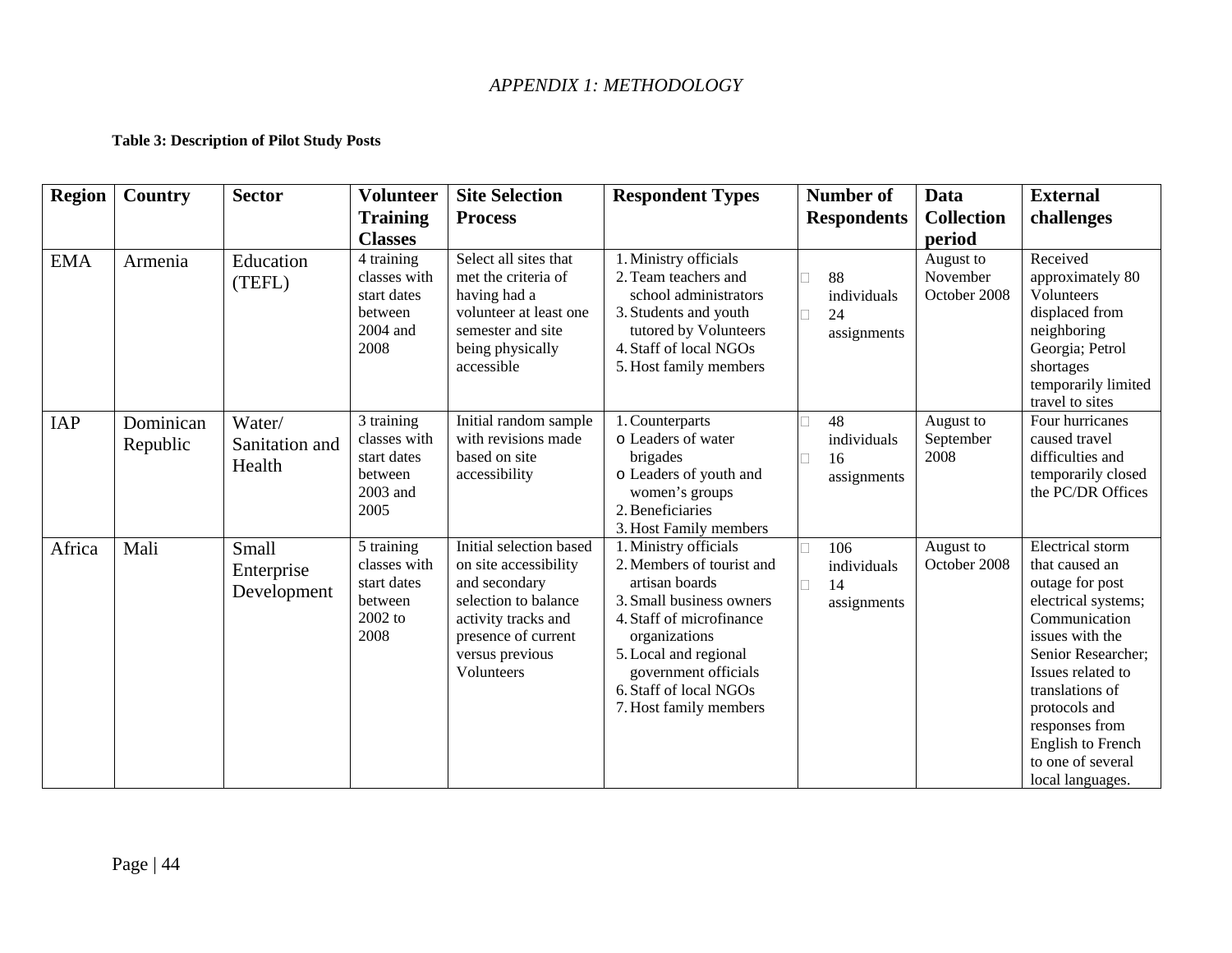#### <span id="page-44-0"></span>**What data were collected?**

Interviewers used written protocols specific to each category of respondent. The counterparts and beneficiaries were asked questions related to both Goal 1 and Goal 2. Host family members were asked only questions related to Goal 2. The categories covered for each of the three groups are shown below (Table 4).

#### **Table 4: Summary of Interview Questions by Respondent Type**

| <b>Respondent</b>  | <b>Question Categories</b>                                                      | <b>Approximate</b>     |
|--------------------|---------------------------------------------------------------------------------|------------------------|
| <b>Type</b>        |                                                                                 | Length of<br>interview |
| Counterpart        | Goal 1                                                                          | 45 minutes             |
|                    | 1. Clarification of the project purpose                                         |                        |
|                    | 2. Respondent's work history in the field and with the Peace                    |                        |
|                    | Corps                                                                           |                        |
|                    | 3. Frequency of contact with the Volunteer                                      |                        |
|                    | 4. Project orientation                                                          |                        |
|                    | 5. Project outcomes and satisfaction with the project                           |                        |
|                    | 6. Community and individual-level changes                                       |                        |
|                    | 7. Maintenance of project outcomes                                              |                        |
|                    | Goal 2                                                                          |                        |
|                    | 1. Source of information and opinion of Americans prior to                      |                        |
|                    | the Peace Corps work                                                            |                        |
|                    | 2. Type of information learned about Americans from                             |                        |
|                    | interaction with the Volunteer                                                  |                        |
|                    | 3. Opinion of Americans after interaction with the Volunteer                    |                        |
|                    | 4. Particular things that Volunteers did that helped improve                    |                        |
|                    | respondent's understanding of Americans                                         |                        |
| Beneficiary        | Goal 1                                                                          | 30 minutes             |
|                    | 1. Clarification of the project purpose                                         |                        |
|                    | 2. Frequency of contact with the Volunteer                                      |                        |
|                    | 3. Project outcomes and satisfaction with the project                           |                        |
|                    | 4. Community and individual-level changes                                       |                        |
|                    | 5. Maintenance of project outcomes<br>Goal 2                                    |                        |
|                    | 1.                                                                              |                        |
|                    | Source of information and opinion of Americans prior to<br>the Peace Corps work |                        |
|                    | Type of information learned about Americans from<br>2.                          |                        |
|                    | interaction with the Volunteer                                                  |                        |
|                    | 3. Opinion of Americans after interaction with the                              |                        |
|                    | Volunteer                                                                       |                        |
|                    | 4. Particular things that Volunteers did that helped improve                    |                        |
|                    | respondent's understanding of Americans                                         |                        |
| <b>Host Family</b> | Goal 2                                                                          | 30 minutes             |